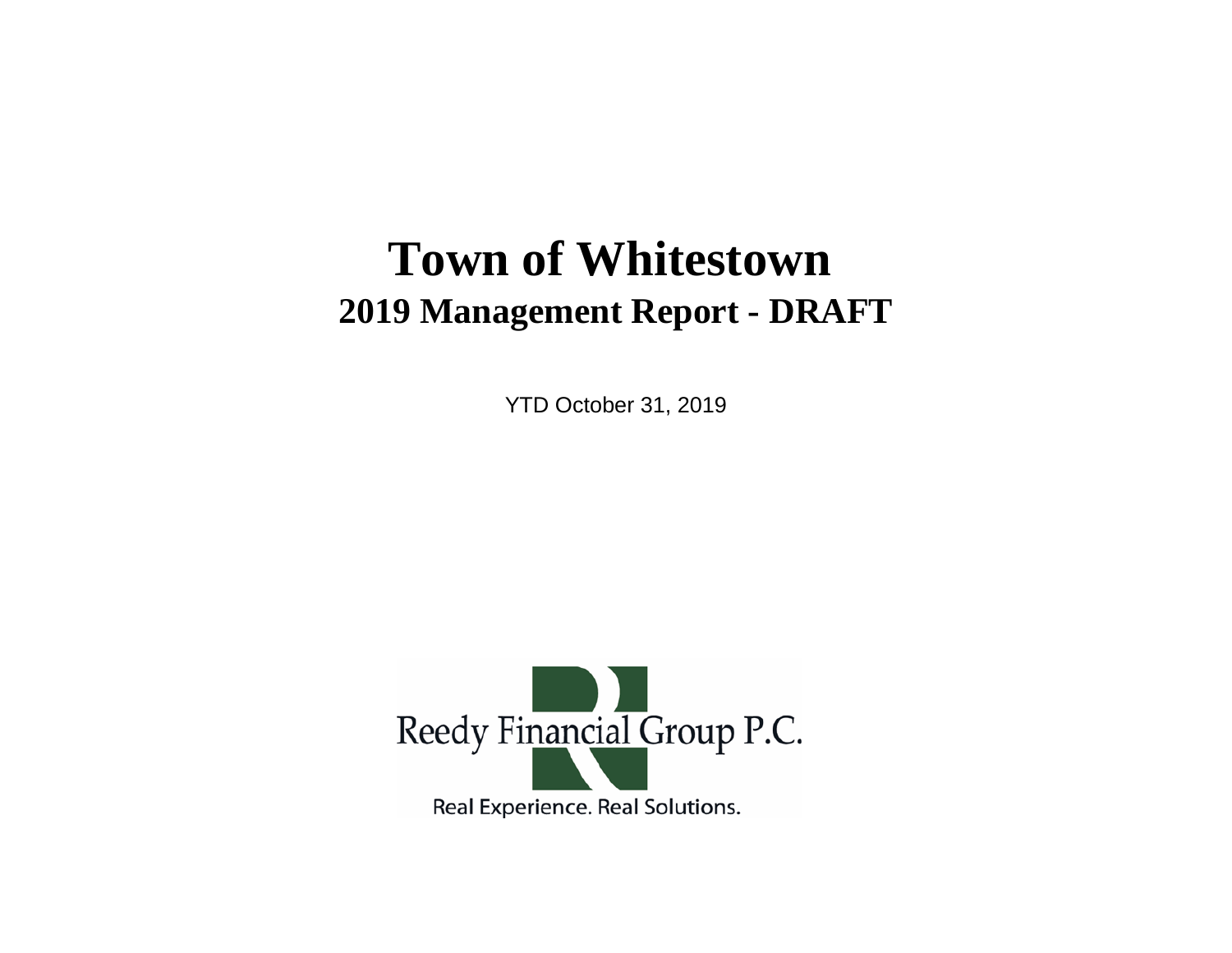Boone County, Indiana

Current Overspent Line-item



#### 2019 Management Report

|                                  |                                                             |                              |                                   |                          |                              | 2019 Total            | MTD October              | YTD October 31,          |                           |             | Unused                          |
|----------------------------------|-------------------------------------------------------------|------------------------------|-----------------------------------|--------------------------|------------------------------|-----------------------|--------------------------|--------------------------|---------------------------|-------------|---------------------------------|
|                                  |                                                             | 2019 Budget<br>(per Gateway) | 2019 Additional<br>Appropriations | 2018<br>Encumbrance      | Transfer of<br>Appropriation | Spending<br>Authority | 31, 2019<br>Expenditures | 2019<br>Expenditures     | Remaining                 | % Remaining | Appropriation YE<br>Projections |
|                                  |                                                             |                              |                                   |                          |                              |                       |                          |                          |                           |             |                                 |
| 101.018111.000                   | (Town) Town Manager Wages                                   | 107,000                      |                                   |                          |                              | 107,000               | 10,385                   | 84,129                   | 22,871                    | 21%         | 9,025                           |
| 101.018113.000                   | (Town) Council Wages                                        | 24,000                       | $\overline{\phantom{a}}$          |                          |                              | 24,000                | 4,000                    | 22,000                   | 2,000                     | 8%          |                                 |
| 101.018119.000                   | (Town) Assistant Town Manager                               | $\sim$                       | 45,000                            |                          |                              | 45,000                | $\blacksquare$           |                          | 45,000                    | 100%        | 45,000                          |
| 101.018120.000                   | (Town) Finance Budget Analyst                               | 50,000                       |                                   |                          |                              | 50,000                | 2,885                    | 35,337                   | 14,663                    | 29%         | 1,154                           |
| 101.018121.000                   | (Town) Director of Human Resources                          | 60,000                       |                                   |                          |                              | 60,000                | $\sim$                   | 28,108                   | 31,892                    | 53%         | 31,892                          |
| 101.018123.000                   | (Town) Constituent Services Representative                  | 38,000                       |                                   |                          |                              | 38,000                | 3,651                    | 31,504                   | 6,496                     | 17%         | (2, 268)                        |
| 101.018124.000                   | (Town) Executive Assistant                                  | 57,000                       |                                   |                          |                              | 57,000                | 5,769                    | 34,863                   | 22,137                    | 39%         | 14,060                          |
| 101.018130.000                   | (Town) Unemployment                                         | 7,000                        |                                   |                          |                              | 7,000                 |                          |                          | 7,000                     | 100%        | 7,000                           |
| 101.018131.000                   | (Town) FICA                                                 | 22,000                       |                                   |                          |                              | 22,000                | 1,949                    | 17,416                   | 4,584                     | 21%         |                                 |
| 101.018132.000                   | (Town) Retirement                                           | 34,000                       |                                   |                          |                              | 34,000                | 1,977                    | 23,944                   | 10,056                    | 30%         | 3,000                           |
| 101.018134.000                   | (Town) Health Insurance                                     | 99,191                       |                                   | 3,480                    | $\blacksquare$               | 102,671               | 10,214                   | 82,754                   | 19,917                    | 19%         | 5,370                           |
| <b>TOWN - PERSONAL SERVICES</b>  |                                                             | 498.191                      | 45.000                            | 3.480                    |                              | 546,671               | 40,828                   | 360,055                  | 186,616                   | 34%         | 114,232                         |
|                                  |                                                             |                              |                                   |                          |                              |                       |                          |                          |                           |             |                                 |
| 101.018210.000                   | (Town) All Supplies                                         | 15,000                       |                                   |                          | $\blacksquare$               | 15,000                | 514                      | 8,394                    | 6,606                     | 44%         | 4,927                           |
| <b>TOWN - SUPPLIES</b>           |                                                             | 15,000                       | ÷                                 |                          | $\sim$                       | 15,000                | 514                      | 8,394                    | 6,606                     | 44%         | 4,927                           |
| 101.018310.000                   | (Town) Professional Services - Accounting                   | 120,000                      | 220,000                           |                          |                              | 340,000               | 11,732                   | 163,199                  | 176,801                   | 52%         | 144,161                         |
| 101.018311.000                   | (Town) Professional Services - Legal                        | 300,000                      | 350,000                           | $\overline{\phantom{a}}$ | 20,000                       | 670,000               | 46,255                   | 530,612                  | 139,388                   | 21%         | 33,265                          |
| 101.018313.000                   | (Town) Professional Services - Other                        | 150,000                      | 100,000                           | 17,889                   | 30,000                       | 297,889               | 4,909                    | 186,520                  | 111,369                   | 37%         | 74,065                          |
| 101.018314.000                   | (Town) Payroll Services - HR                                | 7,000                        |                                   |                          |                              | 7,000                 | 778                      | 6,357                    | 643                       | 9%          | (629)                           |
| 101.018323.000                   | (Town) Communication                                        | 40,000                       |                                   |                          | $\blacksquare$               | 40,000                | 1,967                    | 18,343                   | 21,657                    | 54%         | 17,988                          |
| 101.018324.000                   | (Town) Information Technology Services                      | 75,000                       |                                   |                          |                              | 75,000                | 2,800                    | 38,245                   | 36,755                    | 49%         | 29,106                          |
| 101.018325.000                   | (Town) Fuel                                                 | 5,000                        |                                   |                          |                              | 5,000                 | $\blacksquare$           | 37                       | 4,963                     | 99%         | 4,956                           |
| 101.018332.000                   | (Town) Promotional                                          | 100,000                      |                                   |                          |                              | 100,000               | 79                       | 49,048                   | 50,952                    | 51%         | 41,143                          |
| 101.018341.000                   | (Town) Workers Compensation                                 | 30,000                       |                                   |                          | 1,806                        | 31,806                | $\blacksquare$           | 31,806                   |                           | 0%          |                                 |
| 101.018342.000                   | (Town) Liability Insurance                                  | 40,000                       |                                   |                          | (1,806)                      | 38,194                |                          | 37,209                   | 985                       | 3%          | 985                             |
| 101.018350.000                   | (Town) Copier Rental & Fees                                 | 15,000                       |                                   |                          |                              | 15,000                | 21                       | 14,468                   | 532                       | 4%          | (2, 362)                        |
| 101.018354.000                   | (Town) Utilities                                            | 40,000                       |                                   |                          |                              | 40,000                | 3,281                    | 32,338                   | 7,662                     | 19%         | 1,194                           |
| 101.018362.000                   | (Town) Continued Ed/Training                                | 5,000                        |                                   |                          | 10,000                       | 15,000                | 895                      | 13,584                   | 1,416                     | 9%          |                                 |
|                                  |                                                             |                              |                                   |                          | 3,000                        | 13,000                | 1,276                    | 7,858                    | 5,142                     | 40%         | 3,571                           |
| 101.018374.000<br>101.018375.000 | (Town) Other Services and Charges<br>(Town) Hydrant Rental  | 10,000<br>110,000            |                                   |                          |                              | 15,816                | $\blacksquare$           | $\overline{\phantom{a}}$ |                           | 100%        |                                 |
|                                  |                                                             |                              |                                   |                          | (94, 184)<br>$\overline{a}$  | 40,000                | $\blacksquare$           | 40,000                   | 15,816<br>$\sim$          | 0%          | 15,816<br>$\sim$                |
| 101.018376.000<br>101.018377.000 | (Town) BCED Annual Membership                               | 40,000                       |                                   |                          | $\overline{\phantom{a}}$     | 3,000                 | $\blacksquare$           |                          |                           | 37%         |                                 |
|                                  | (Town) Prof. Memberships                                    | 3,000<br>10,000              |                                   |                          |                              | 10,000                |                          | 1,876<br>6.966           | 1,124<br>3,034            | 30%         | 3,034                           |
| 101.018378.000                   | (Town) Accounting System Annual Cost                        |                              |                                   |                          |                              |                       |                          |                          | $\overline{a}$            |             |                                 |
| 101.018382.000<br>101.018383.000 | (Town) Duke Agreement MOU                                   | 380,000                      |                                   |                          | 24,966                       | 404,966               |                          | 404,966                  |                           | 0%<br>52%   | 9,800                           |
| 101.018386.000                   | (Town) Hall Lease Payment                                   | 230,000<br>$\overline{a}$    |                                   |                          | 182,500                      | 230,000<br>182,500    | $\blacksquare$           | 110,100                  | 119,900<br>$\overline{a}$ | 0%          |                                 |
|                                  | (Town) Park Bond Payment<br>TOWN - OTHER SERVICES & CHARGES | 1,710,000                    | 670,000                           | 17,889                   | 176,282                      | 2,574,171             | 73,994                   | 182,500<br>1,876,033     | 698,138                   | 27%         | 376,092                         |
|                                  |                                                             |                              |                                   |                          |                              |                       |                          |                          |                           |             |                                 |
| 101.018410.000                   | (Town) Buildings                                            | 60,000                       |                                   |                          |                              | 60,000                | 1,629                    | 22,842                   | 37,158                    | 62%         | 32,590                          |
| 101.018440.000                   | (Town) Mach./Equip./Computers                               | 25,000                       | $\sim$                            |                          |                              | 25,000                | $\overline{\phantom{a}}$ |                          | 25,000                    | 100%        | 25,000                          |
| 101.018490.000                   | (Town) Capital Outlay                                       | 137,845                      | 762,155                           | 110,144                  | (176, 282)                   | 833,862               | 23,625                   | 142,420                  | 691,443                   | 83%         | 691,443                         |
| TOWN - CAPITAL OUTLAYS           |                                                             | 222,845                      | 762,155                           | 110,144                  | (176, 282)                   | 918,862               | 25,254                   | 165,261                  | 753,601                   | 82%         | 749,033                         |
| <b>TOTAL TOWN</b>                |                                                             | 2,446,036                    | 1,477,155                         | 131,513                  | $\sim$                       | 4,054,704             | 140,590                  | 2,409,744                | 1,644,961                 | 41%         | 1,244,284                       |
|                                  |                                                             |                              |                                   |                          |                              |                       |                          |                          |                           |             |                                 |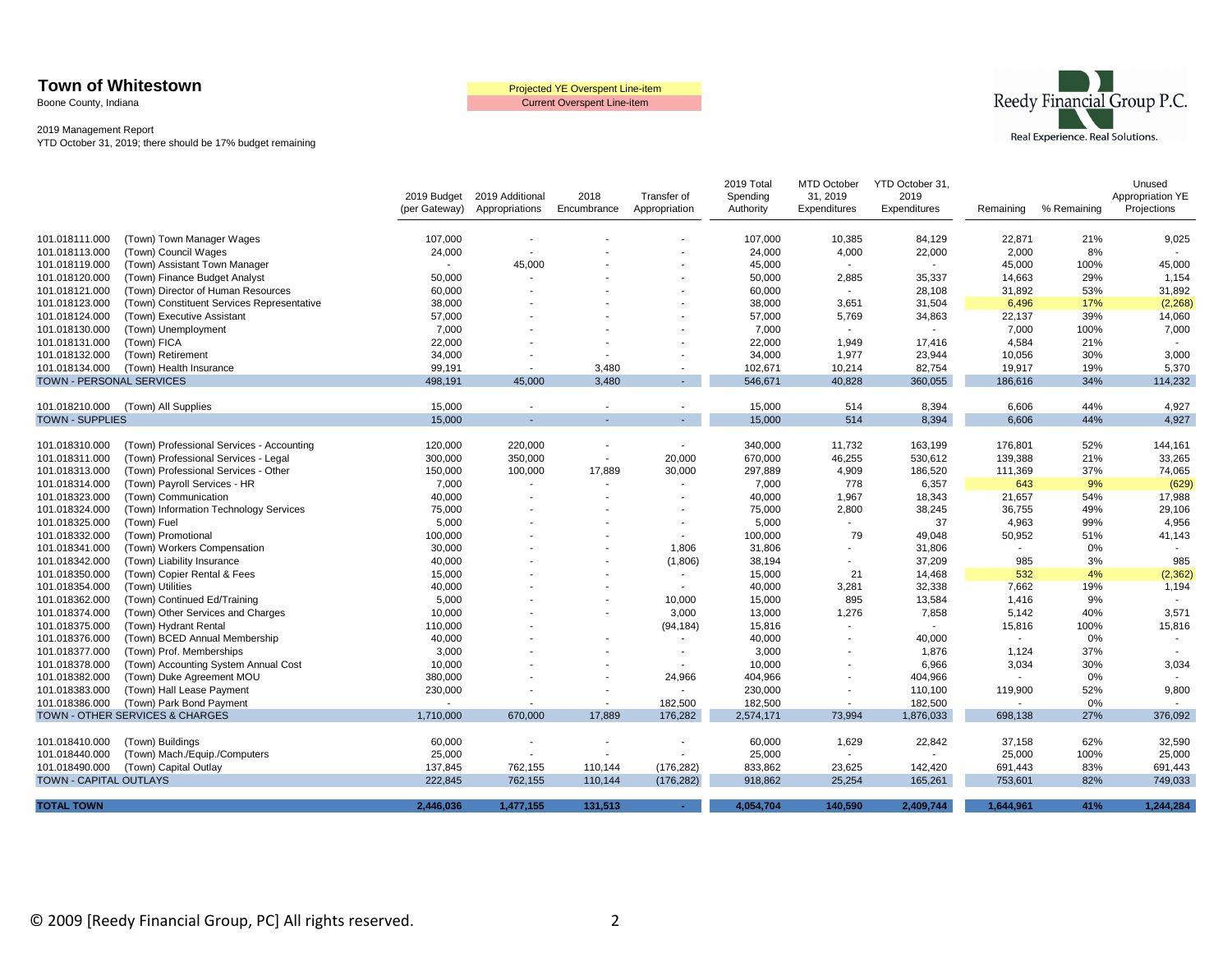Boone County, Indiana

Current Overspent Line-item



#### 2019 Management Report

|                                  |                                              | 2019 Budget      | 2019 Additional | 2018                    | Transfer of    | 2019 Total<br>Spending | MTD October<br>31, 2019  | YTD October 31,<br>2019  |                          |             | Unused<br>Appropriation YE |
|----------------------------------|----------------------------------------------|------------------|-----------------|-------------------------|----------------|------------------------|--------------------------|--------------------------|--------------------------|-------------|----------------------------|
|                                  |                                              | (per Gateway)    | Appropriations  | Encumbrance             | Appropriation  | Authority              | Expenditures             | Expenditures             | Remaining                | % Remaining | Projections                |
|                                  |                                              |                  |                 |                         |                |                        |                          |                          |                          |             |                            |
| 101.019111.000                   | (Court) Judges Wages                         | 15,000           |                 |                         |                | 15,000                 | 3,245                    | 14,495                   | 505                      | 3%          | (2, 394)                   |
| 101.019112.000                   | (Court) Clerks Wages                         | 24,000           |                 |                         |                | 24,000                 | 5,547                    | 11,604                   | 12,396                   | 52%         | 4,659                      |
| 101.019113.000                   | (Court) Deputy Court Clerk                   | 16,000           |                 |                         |                | 16,000                 |                          | $\sim$                   | 16,000                   | 100%        | 16,000                     |
| 101.019131.000                   | (Court) FICA                                 | 4,200            |                 |                         |                | 4,200                  | 587                      | 1,597                    | 2,603                    | 62%         | 2,313                      |
| 101.019134.000                   | (Court) Health Insurance                     | 20,955           |                 |                         |                | 20,955                 | 4,814                    | 17,372                   | 3,583                    | 17%         | 1,386                      |
| <b>COURT - PERSONAL SERVICES</b> |                                              | 80,155           |                 |                         |                | 80,155                 | 14,193                   | 45,068                   | 35,087                   | 44%         | 21,964                     |
| 101.019210.000                   | (Court) Postage                              | 1,200            |                 |                         |                | 1,200                  |                          | 318                      | 882                      | 74%         | 819                        |
| 101.019211.000                   | (Court) Office Supplies                      | 900              |                 | ٠                       |                | 900                    | 31                       | 804                      | 96                       | 11%         | $\sim$                     |
| <b>COURT - SUPPLIES</b>          |                                              | 2,100            |                 |                         | ۰              | 2,100                  | 31                       | 1,121                    | 979                      | 47%         | 819                        |
| 101.019311.000                   | (Court) Professional Services                | 7,000            |                 |                         | 489            | 7,489                  |                          | 7,489                    |                          | 0%          |                            |
| 101.019320.000                   | (Court) Travel                               | 300              |                 |                         | (189)          | 111                    |                          | $\sim$                   | 111                      | 100%        | 111                        |
| 101.019321.000                   | (Court) Communications                       | 1,000            |                 |                         |                | 1,000                  |                          | 252                      | 748                      | 75%         | 698                        |
| 101.019350.000                   | (Court) Repairs and Maintenance              | 200              |                 |                         |                | 200                    |                          | $\sim$                   | 200                      | 100%        | 200                        |
| 101.019351.000                   | (Court) Software Maint. Contract             | 2,500            |                 |                         |                | 2,500                  | 1,500                    | 1,500                    | 1,000                    | 40%         | 700                        |
| 101.019381.000                   | (Court) Continuing Education                 | 300              |                 |                         | (300)          | $\sim$                 |                          | $\blacksquare$           | $\overline{\phantom{a}}$ | 0%          |                            |
| 101.019382.000                   | (Court) Bonds                                | 200              |                 |                         |                | 200                    | $\overline{\phantom{a}}$ | $\sim$                   | 200                      | 100%        | 200                        |
|                                  | <b>COURT - OTHER SERVICES &amp; CHARGES</b>  | 11,500           |                 |                         |                | 11,500                 | 1,500                    | 9,240                    | 2,260                    | 20%         | 1,909                      |
| <b>TOTAL COURT</b>               |                                              | 93,755           |                 |                         | $\sim$         | 93,755                 | 15,724                   | 55,430                   | 38,325                   | 41%         | 24,692                     |
|                                  |                                              |                  |                 |                         |                |                        |                          |                          |                          |             |                            |
|                                  |                                              |                  |                 |                         |                |                        |                          |                          |                          |             |                            |
| 101.200111.000                   | (Police) Chiefs' Wages                       | 100,500          |                 |                         |                | 100,500                | 11,538                   | 84,615                   | 15,885                   | 16%         |                            |
| 101.200112.000                   | (Police) Full Time Wages                     | 1,543,929        |                 | ÷.                      | (20,000)       | 1,523,929              | 174,702                  | 1,236,286                | 287,643                  | 19%         |                            |
| 101.200113.000                   | (Police) Board Wages                         | 4,800            |                 |                         | $\blacksquare$ | 4,800                  | 1,000                    | 4,600                    | 200                      | 4%<br>37%   |                            |
| 101.200114.000<br>101.200115.000 | (Police) Civilian Wages<br>(Police) Comp Pay | 35,000<br>15,000 |                 | 7,528<br>$\blacksquare$ | 20,000         | 42,528<br>35,000       | $\sim$<br>1,427          | 26,923<br>29,108         | 15,605<br>5,892          | 17%         |                            |
| 101.200116.000                   | (Police) Overtime                            | 15,000           |                 | ٠                       |                | 15,000                 | 1,000                    | 5,686                    | 9,314                    | 62%         |                            |
| 101.200117.000                   | (Police) Special Pays                        | 53,000           |                 | $\overline{a}$          |                | 53,000                 | 13,655                   | 52,809                   | 191                      | 0%          |                            |
| 101.200131.000                   | (Police) FICA                                | 70,000           |                 |                         |                | 70,000                 | 16,085                   | 66,934                   | 3,066                    | 4%          |                            |
| 101.200132.000                   | (Police) Police Pension                      | 130,000          |                 | 53,951                  |                | 183,951                | $\sim$                   | 53,951                   | 130,000                  | 71%         |                            |
| 101.200133.000                   | (Police) Longevity Pay                       | 11,500           |                 | 2,153                   |                | 13,653                 | 1,869                    | 7,761                    | 5,892                    | 43%         |                            |
| 101.200134.000                   | (Police) Health Insurance                    | 120,000          |                 | $\blacksquare$          |                | 120,000                | 25,922                   | 122,426                  | (2, 426)                 | $-2%$       |                            |
| 101.200135.000                   | (Police) Shift Differential                  | 12,000           |                 | $\blacksquare$          |                | 12,000                 | 2,566                    | 11,957                   | 43                       | 0%          |                            |
| 101.200137.000                   | (Police) Civilian PERF Pension               | 15,000           |                 |                         |                | 15,000                 | 2,824                    | 7,007                    | 7,993                    | 53%         |                            |
| POLICE - PERSONAL SERVICES       |                                              | 2,125,729        |                 | 63,632                  | $\sim$         | 2,189,361              | 252,589                  | 1,710,064                | 479,297                  | 22%         |                            |
|                                  |                                              |                  |                 |                         |                |                        |                          |                          |                          |             |                            |
| 101.200231.000                   | (Police) Operating Supplies                  | 63,500           |                 | 6,000                   |                | 69,500                 | 2,899                    | 38,509                   | 30,991                   | 45%<br>21%  |                            |
| 101.200232.000<br>101.200233.000 | (Police) Fuel<br>(Police) Vests              | 70,000<br>10,000 |                 | 5,606<br>2,825          |                | 75,606<br>12,825       | 10,169                   | 59,946<br>7,959          | 15,660<br>4,866          | 38%         |                            |
| 101.200236.000                   | (Police) Uniforms                            | 33,000           |                 | $\overline{a}$          |                | 33,000                 | 341                      | 16,545                   | 16,455                   | 50%         |                            |
| 101.200237.000                   | (Police) Fleet Body Repair                   | 7,000            |                 | ٠                       |                | 7,000                  | $\sim$                   | 2,635                    | 4,365                    | 62%         |                            |
| 101.200238.000                   | (Police) Radar Maint & Re-Certification      | 1,500            |                 |                         |                | 1,500                  |                          | 260                      | 1,240                    | 83%         |                            |
| 101.200240.000                   | (Police) Annual Awards Banquet               | 2,500            |                 |                         |                | 2,500                  | 139                      | 1,214                    | 1,286                    | 51%         |                            |
| 101.200241.000                   | (Police) Physicals & Testing                 | 15,000           |                 |                         |                | 15,000                 | 3,936                    | 13,086                   | 1,914                    | 13%         |                            |
| 101.200245.000                   | (Police) Citizen Academy & Cadet Program     | 17,000           |                 |                         |                | 17,000                 | $\overline{\phantom{a}}$ | $\overline{\phantom{a}}$ | 17,000                   | 100%        |                            |
| 101.200246.000                   | (Police) Bicycle Program                     | 7,000            |                 |                         |                | 7,000                  | $\blacksquare$           | $\blacksquare$           | 7,000                    | 100%        |                            |
| POLICE - SUPPLIES                |                                              | 226,500          |                 | 14,431                  | $\sim$         | 240,931                | 17,484                   | 140,153                  | 100,778                  | 42%         |                            |
|                                  |                                              |                  |                 |                         |                |                        |                          |                          |                          |             |                            |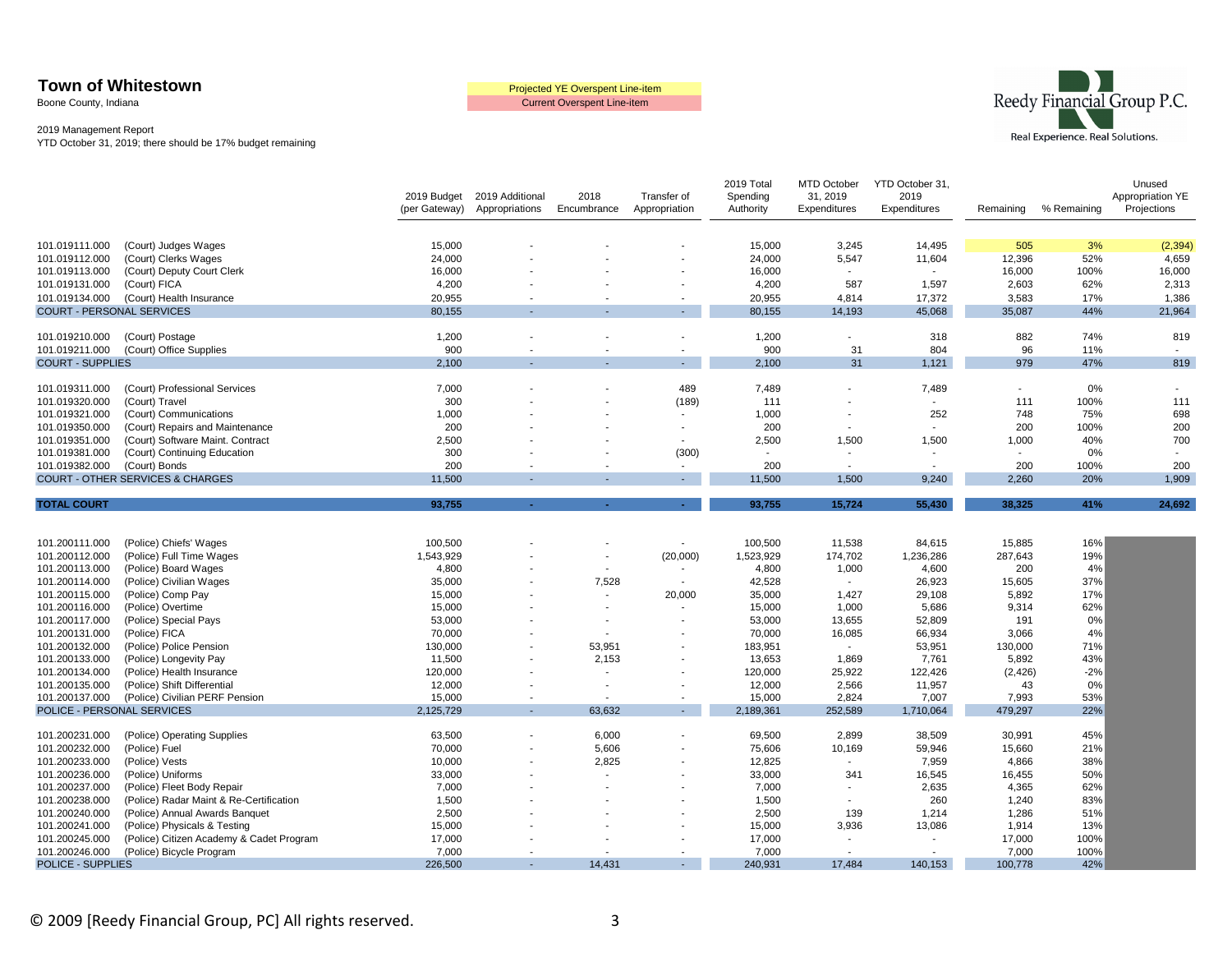Boone County, Indiana

Current Overspent Line-item



#### 2019 Management Report

|                                  |                                             | 2019 Budget<br>(per Gateway) | 2019 Additional<br>Appropriations | 2018<br>Encumbrance      | Transfer of<br>Appropriation | 2019 Total<br>Spending<br>Authority | MTD October<br>31, 2019<br>Expenditures | YTD October 31,<br>2019<br>Expenditures | Remaining | % Remaining | Unused<br>Appropriation YE<br>Projections |
|----------------------------------|---------------------------------------------|------------------------------|-----------------------------------|--------------------------|------------------------------|-------------------------------------|-----------------------------------------|-----------------------------------------|-----------|-------------|-------------------------------------------|
|                                  |                                             |                              |                                   |                          |                              |                                     |                                         |                                         |           |             |                                           |
| 101.200310.000                   | (Police) Legal Retainer                     | 40,000                       |                                   | 8,000                    |                              | 48,000                              | 1,375                                   | 9,375                                   | 38,625    | 80%         |                                           |
| 101.200311.000                   | (Police) Professional Services              | 25,000                       |                                   | 14,947                   |                              | 39,947                              | $\sim$                                  | 16,697                                  | 23,250    | 58%         |                                           |
| 101.200320.000                   | (Police) Cell Phones/Air Cards              | 38,000                       |                                   | 8,660                    |                              | 46,660                              | 5,054                                   | 26,611                                  | 20,049    | 43%         |                                           |
| 101.200324.000                   | (Police) Transportation & Mileage           | 500                          |                                   | ۰                        |                              | 500                                 | $\overline{\phantom{a}}$                |                                         | 500       | 100%        |                                           |
| 101.200326.000                   | (Police) Computers                          | 6,000                        |                                   | $\overline{a}$           |                              | 6,000                               | $\overline{\phantom{a}}$                | $\overline{\phantom{a}}$                | 6,000     | 100%        |                                           |
| 101.200330.000                   | (Police) Printing & Advertising             | 750                          |                                   | ۰                        |                              | 750                                 | $\overline{\phantom{a}}$                | 95                                      | 655       | 87%         |                                           |
| 101.200341.000                   | (Police) Workers Compensation               | 28,000                       |                                   | 4,917                    |                              | 32,917                              | $\sim$                                  | 28,000                                  | 4,917     | 15%         |                                           |
| 101.200342.000                   | (Police) Auto Insurance                     | 20,000                       |                                   | 2,360                    |                              | 22,360                              | 5,326                                   | 9,398                                   | 12,962    | 58%         |                                           |
| 101.200360.000                   | (Police) Repair & Maintenance               | 3,000                        |                                   |                          |                              | 3,000                               |                                         | 875                                     | 2,125     | 71%         |                                           |
| 101.200374.000                   | (Police) Other Services & Charges           | 38,000                       |                                   | 10,000                   |                              | 48,000                              | 699                                     | 40,066                                  | 7,934     | 17%         |                                           |
| 101.200381.000                   | (Police) Debt Service - Leases              | 172,343                      |                                   |                          |                              | 172,343                             |                                         | 166,214                                 | 6,129     | 4%          |                                           |
| 101.200392.000                   | (Police) Professional Dues                  | 1,265                        |                                   | $\blacksquare$           |                              | 1,265                               |                                         | 285                                     | 980       | 77%         |                                           |
| 101.200393.000                   | (Police) Software License Fees              | 22,000                       |                                   | 5,748                    |                              | 27,748                              | 2,109                                   | 19,846                                  | 7,902     | 28%         |                                           |
| 101.200394.000                   | (Police) Teletrac/GPS                       | 8,700                        |                                   | $\overline{\phantom{a}}$ |                              | 8,700                               | 543                                     | 5,451                                   | 3,249     | 37%         |                                           |
| 101.200395.000                   | (Police) Mobile & Portable Radio Repair     | 2,500                        |                                   |                          |                              | 2,500                               | $\overline{\phantom{a}}$                |                                         | 2,500     | 100%        |                                           |
|                                  | POLICE - OTHER SERVICES AND CHARGES         | 406,058                      | $\sim$                            | 54,632                   | $\sim$                       | 460,690                             | 15,107                                  | 322,914                                 | 137,776   | 30%         |                                           |
| 101.200590.000                   | (Police) Unappropriated                     |                              |                                   |                          |                              |                                     | $\sim$                                  | 33,698                                  |           |             |                                           |
| <b>TOTAL POLICE</b>              |                                             | 2,758,287                    |                                   | 132,695                  | $\sim$                       | 2,890,982                           | 285,180                                 | 2,206,829                               | 684,153   | 24%         |                                           |
|                                  |                                             |                              |                                   |                          |                              |                                     |                                         |                                         |           |             |                                           |
|                                  |                                             |                              |                                   |                          |                              |                                     |                                         |                                         |           |             |                                           |
| 101.300111.000                   | (Clerk) Clerk-Treasurer Wages               | 47,500                       | 22,500                            |                          |                              | 70,000                              | 8,077                                   | 53,606                                  | 16,394    | 23%         |                                           |
| 101.300112.000                   | (Clerk) Deputy Clerk Wages                  | 45,000                       | 10,000                            |                          |                              | 55,000                              | 6,346                                   | 46,538                                  | 8,462     | 15%         |                                           |
| 101.300131.000                   | (Clerk) FICA                                | 7,200                        | 3,500                             |                          |                              | 10,700                              | 1,062                                   | 7,366                                   | 3,334     | 31%         | 1,400                                     |
| 101.300133.000                   | (Clerk) Retirement                          | 5,700                        | 2,000                             |                          |                              | 7,700                               | 474                                     | 4,937                                   | 2,763     | 36%         | 1,500                                     |
| 101.300134.000                   | (Clerk) Health Insurance                    | 22,000                       | 8,000                             | $\overline{a}$           | $\overline{\phantom{a}}$     | 30,000                              | 2,325                                   | 24,981                                  | 5,019     | 17%         | 930                                       |
| <b>CLERK - PERSONAL SERVICES</b> |                                             | 127,400                      | 46,000                            |                          |                              | 173,400                             | 18,284                                  | 137,429                                 | 35,971    | 21%         | 3,830                                     |
|                                  |                                             |                              |                                   |                          |                              |                                     |                                         |                                         |           |             |                                           |
| 101.300230.000                   | (Clerk) Office Supplies                     | 500                          |                                   |                          |                              | 500                                 |                                         | 452                                     | 48        | 10%         |                                           |
| 101.300231.000                   | (Clerk) Supplies                            | 3,000                        |                                   | $\blacksquare$           | $\overline{\phantom{a}}$     | 3,000                               | 71                                      | 1,707                                   | 1,293     | 43%         | 951                                       |
| <b>CLERK - SUPPLIES</b>          |                                             | 3,500                        |                                   |                          |                              | 3,500                               | 71                                      | 2,159                                   | 1,341     | 38%         | 951                                       |
|                                  |                                             |                              |                                   |                          |                              |                                     |                                         |                                         |           |             |                                           |
| 101.300331.000                   | (Clerk) Clerk-Treasurer Legal               | 1,000                        |                                   |                          |                              | 1,000                               |                                         |                                         | 1,000     | 100%        | 1,000                                     |
| 101.300332.000                   | (Clerk) Continued Ed/Training               | 1,000                        |                                   |                          |                              | 1,000                               |                                         | $\overline{\phantom{a}}$                | 1,000     | 100%        | 1,000                                     |
| 101.300333.000                   | (Clerk) Prof. Memberships                   | 500                          |                                   |                          |                              | 500                                 |                                         |                                         | 500       | 100%        | 500                                       |
| 101.300334.000                   | (Clerk) Communication                       | 500                          |                                   |                          |                              | 500                                 |                                         | 109                                     | 391       | 78%         | 369                                       |
|                                  | <b>CLERK - OTHER SERVICES &amp; CHARGES</b> | 3,000                        |                                   |                          |                              | 3,000                               |                                         | 109                                     | 2,891     | 96%         | 2,869                                     |
| <b>TOTAL CLERK</b>               |                                             | 133.900                      | 46.000                            |                          |                              | 179,900                             | 18,354                                  | 139,697                                 | 40.203    | 22%         | 7,651                                     |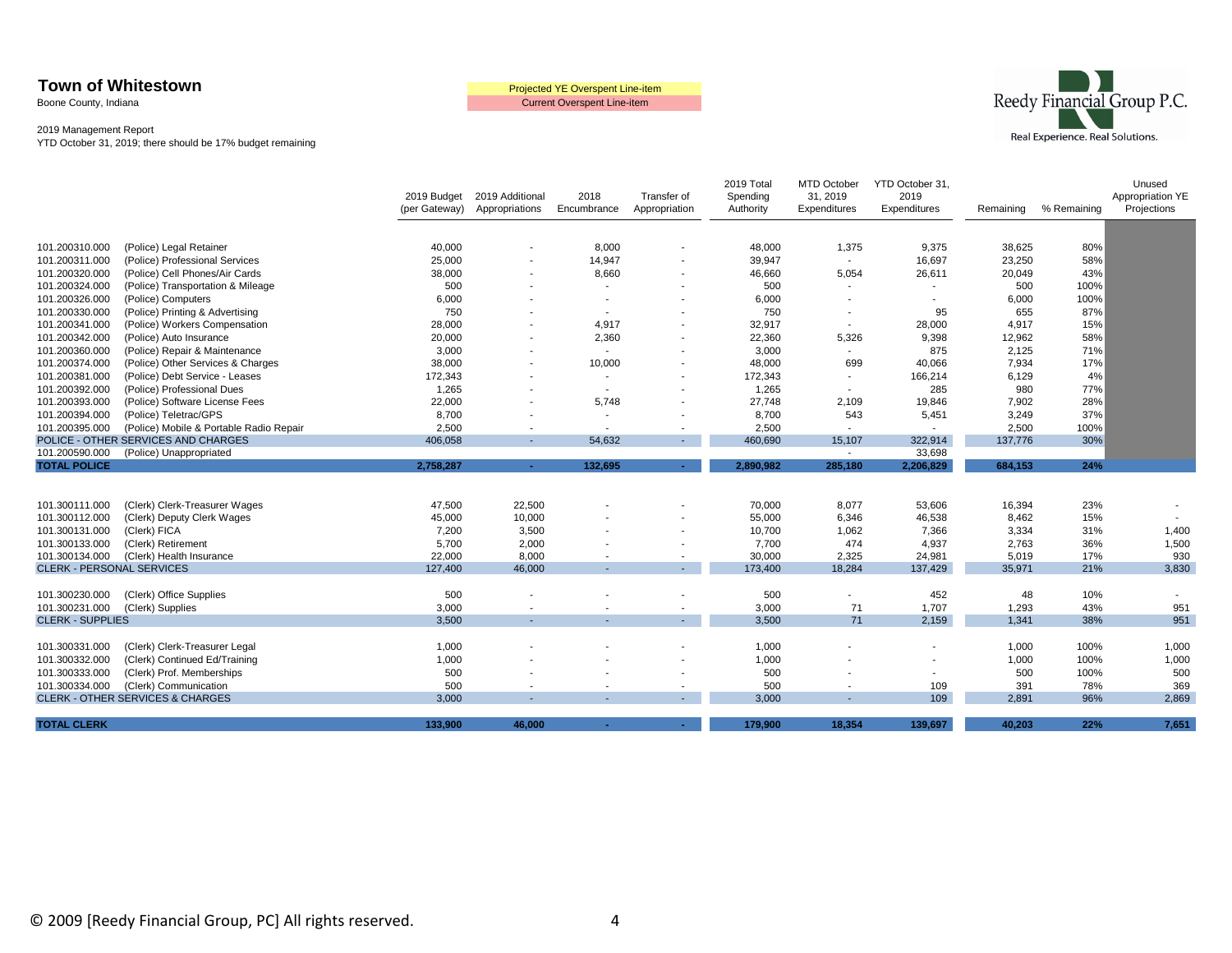Boone County, Indiana

Current Overspent Line-item



#### 2019 Management Report

|                                    |                                              | 2019 Budget<br>(per Gateway) | 2019 Additional<br>Appropriations | 2018<br>Encumbrance      | Transfer of<br>Appropriation | 2019 Total<br>Spending<br>Authority | <b>MTD October</b><br>31, 2019<br>Expenditures | YTD October 31,<br>2019<br>Expenditures | Remaining | % Remaining | Unused<br>Appropriation YE<br>Projections |
|------------------------------------|----------------------------------------------|------------------------------|-----------------------------------|--------------------------|------------------------------|-------------------------------------|------------------------------------------------|-----------------------------------------|-----------|-------------|-------------------------------------------|
|                                    |                                              |                              |                                   |                          |                              |                                     |                                                |                                         |           |             |                                           |
| 101.350120.000                     | (Planning) Planning Director                 | 70,000                       |                                   |                          |                              | 70,000                              | 8,077                                          | 58,615                                  | 11,385    | 16%         |                                           |
| 101.350123.000                     | (Planning) Assitant Planning Director        | 48,000                       |                                   |                          |                              | 48,000                              | 4,615                                          | 33,373                                  | 14,627    | 30%         | 12,000                                    |
| 101.350124.000                     | (Planning) WPC Members                       | 4,800                        |                                   |                          |                              | 4,800                               | 400                                            | 5,000                                   | (200)     | $-4%$       | (900)                                     |
| 101.350130.000                     | (Planning) Unemployment                      | 5,000                        |                                   |                          |                              | 5,000                               | 400                                            | 400                                     | 4,600     | 92%         | 4,527                                     |
| 101.350131.000                     | (Planning) FICA                              | 9,100                        |                                   |                          |                              | 9,100                               | 1,012                                          | 7,161                                   | 1,939     | 21%         | 985                                       |
| 101.350132.000                     | (Planning) Retirement                        | 14,200                       |                                   |                          |                              | 14,200                              | 948                                            | 9,356                                   | 4,844     | 34%         | 1,772                                     |
| 101.350134.000                     | (Planning) Health Insurance                  | 22,603                       |                                   |                          |                              | 22,603                              | 4,957                                          | 20,823                                  | 1,780     | 8%          | (2,873)                                   |
|                                    | <b>PLANNING - PERSONAL SERVICES</b>          | 173,703                      |                                   |                          | $\sim$                       | 173,703                             | 20,409                                         | 134,728                                 | 38,975    | 22%         | 15,512                                    |
|                                    |                                              |                              |                                   |                          |                              |                                     |                                                |                                         |           |             |                                           |
| 101.350210.000                     | (Planning) Supplies                          | 5,000                        |                                   |                          |                              | 5,000                               | 199                                            | 2,315                                   | 2.685     | 54%         | 2.222                                     |
| <b>PLANNING - SUPPLIES</b>         |                                              | 5,000                        |                                   |                          |                              | 5,000                               | 199                                            | 2,315                                   | 2,685     | 54%         | 2,222                                     |
|                                    |                                              |                              |                                   |                          |                              |                                     |                                                |                                         |           |             |                                           |
| 101.350311.000                     | (Planning) Professional Services - WPC Legal | 20,000                       |                                   | $\overline{\phantom{a}}$ |                              | 20,000                              | $\overline{\phantom{a}}$                       | 18,502                                  | 1,498     | 7%          | $\sim$                                    |
| 101.350315.000                     | (Planning) Professional Services - Legal     | 40,000                       |                                   | 40,000                   |                              | 80,000                              | 10,500                                         | 28,700                                  | 51,300    | 64%         | 45,560                                    |
| 101.350322.000                     | (Planning) Transportation                    | 1,000                        |                                   |                          |                              | 1,000                               | 122                                            | 929                                     | 71        | 7%          | (115)                                     |
| 101.350323.000                     | (Planning) Communication                     | 3,000                        |                                   |                          |                              | 3,000                               | 105                                            | 723                                     | 2,278     | 76%         | 2,133                                     |
| 101.350362.000                     | (Planning) Continued Education/ Training     | 2,000                        |                                   |                          |                              | 2,000                               | $\overline{\phantom{a}}$                       | 1,127                                   | 873       | 44%         | 647                                       |
| 101.350374.000                     | (Planning) Other Services & Charges          | 4,000                        |                                   | $\overline{\phantom{a}}$ |                              | 4,000                               | $\overline{\phantom{a}}$                       | 2,301                                   | 1,699     | 42%         | 1,238                                     |
|                                    | PLANNING - OTHER SERVICES & CHARGES          | 70,000                       |                                   | 40,000                   |                              | 110,000                             | 10,727                                         | 52,282                                  | 57,718    | 52%         | 49,463                                    |
|                                    |                                              |                              |                                   |                          |                              |                                     |                                                |                                         |           |             |                                           |
| 101.350490.000                     | (Planning) Capital Outlay                    | 5,000                        |                                   |                          |                              | 5,000                               | $\overline{\phantom{a}}$                       | 589                                     | 4,411     | 88%         | 4,293                                     |
| PLANNING - CAPITAL OUTLAYS         |                                              | 5.000                        |                                   |                          |                              | 5,000                               |                                                | 589                                     | 4,411     | 88%         | 4,293                                     |
|                                    |                                              |                              |                                   |                          |                              |                                     |                                                |                                         |           |             |                                           |
| <b>TOTAL PLANNING</b>              |                                              | 253,703                      |                                   | 40,000                   | $\sim$                       | 293,703                             | 31,335                                         | 189,915                                 | 103,788   | 35%         | 71,490                                    |
|                                    |                                              |                              |                                   |                          |                              |                                     |                                                |                                         |           |             |                                           |
| 101.400111.000                     | (Public Relations) Director Wages            | 77,250                       |                                   |                          |                              | 77,250                              | 8,905                                          | 65,302                                  | 11,948    | 15%         | 75                                        |
| 101.400112.000                     | (Public Relations) Assistant Director        | 60,000                       |                                   |                          | (2,000)                      | 58,000                              | 6,577                                          | 48,231                                  | 9,769     | 17%         | 1,000                                     |
| 101.400131.000                     | (Public Relations) FICA                      | 10,500                       |                                   |                          |                              | 10,500                              | 1,114                                          | 8,182                                   | 2,318     | 22%         | 624                                       |
| 101.400132.000                     | (Public Relations) Retirement                | 16,500                       |                                   |                          | 11,300                       | 27,800                              | 1,156                                          | 19,460                                  | 8,340     | 30%         | 4,802                                     |
| 101.400134.000                     | (Public Relations) Health Insurance          | 34,681                       |                                   |                          | $\overline{\phantom{a}}$     | 34,681                              | 4,923                                          | 31,330                                  | 3,351     | 10%         | 735                                       |
|                                    | PUBLIC RELATIONS - PERSONAL SERVICES         | 198.931                      |                                   |                          | 9,300                        | 208.231                             | 22,674                                         | 172,504                                 | 35.727    | 17%         | 7,236                                     |
|                                    |                                              |                              |                                   |                          |                              |                                     |                                                |                                         |           |             |                                           |
| 101.400210.000                     | (Public Relations) Supplies                  | 12,000                       |                                   | $\overline{\phantom{a}}$ | (9,300)                      | 2,700                               | 26                                             | 2,192                                   | 508       | 19%         | 69                                        |
| <b>PUBLIC RELATIONS - SUPPLIES</b> |                                              | 12,000                       |                                   |                          | (9,300)                      | 2,700                               | 26                                             | 2,192                                   | 508       | 19%         | 69                                        |
|                                    |                                              |                              |                                   |                          |                              |                                     |                                                |                                         |           |             |                                           |
| 101.400310.000                     | (Public Relations) Professional Memberships  | 1,000                        |                                   |                          | 1,000                        | 2,000                               |                                                | 1,780                                   | 220       | 11%         | $\sim$                                    |
| 101.400311.000                     | (Public Relations) IT Services & Software    | 3,000                        |                                   |                          | (1,000)                      | 2,000                               |                                                | 1,485                                   | 515       | 26%         | $\overline{\phantom{a}}$                  |
|                                    | PUBLIC RELATIONS - OTHER SERVICES & CHARGES  | 4.000                        |                                   |                          |                              | 4,000                               |                                                | 3,265                                   | 735       | 18%         | ÷.                                        |
| <b>TOTAL PUBLIC RELATIONS</b>      |                                              | 214,931                      |                                   | ÷.                       | $\sim$                       | 214,931                             | 22,700                                         | 177,962                                 | 36,969    | 17%         | 7,305                                     |
|                                    |                                              |                              |                                   |                          |                              |                                     |                                                |                                         |           |             |                                           |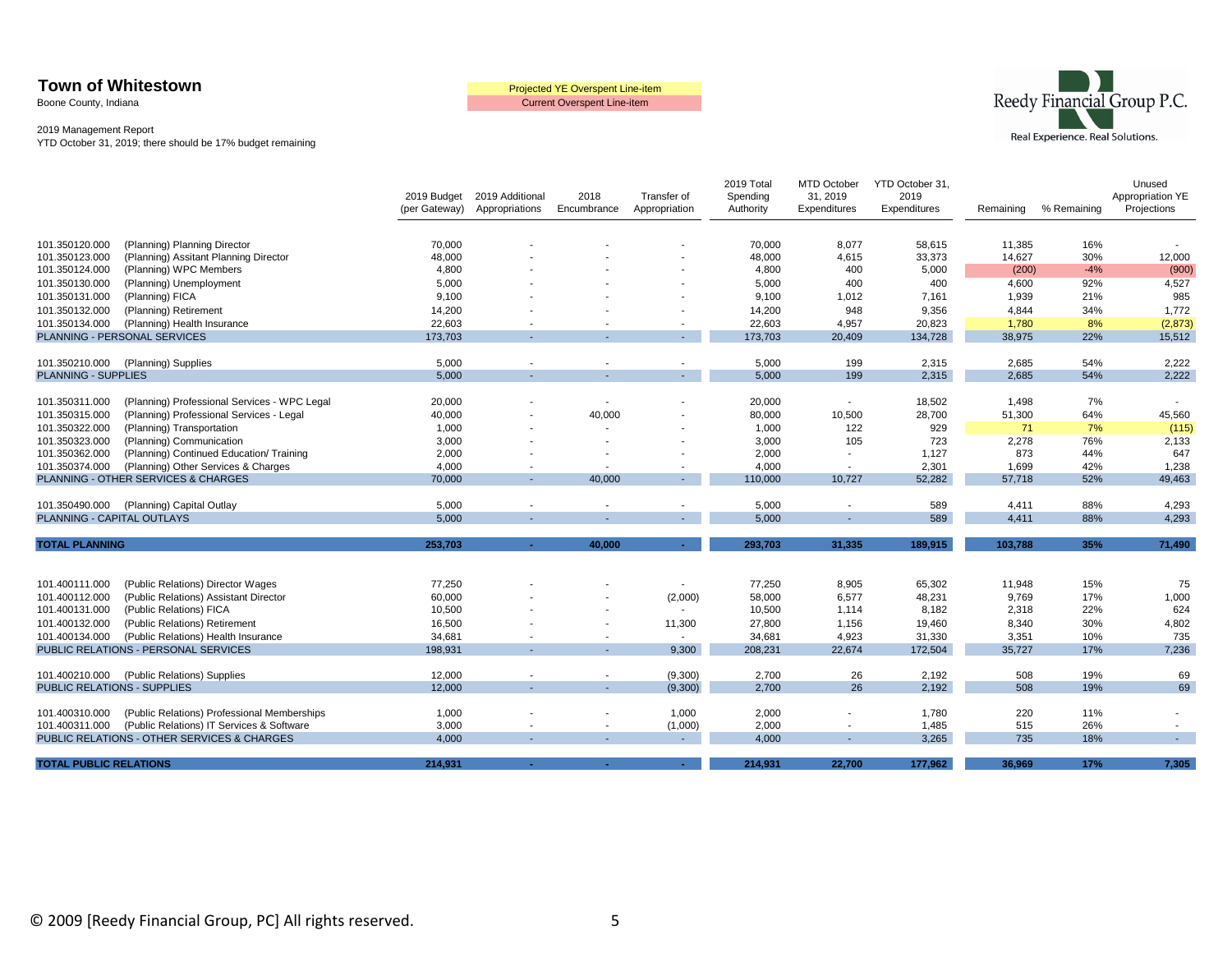Boone County, Indiana

Current Overspent Line-item



#### 2019 Management Report

|                                   |                                                                                       | 2019 Budget   | 2019 Additional | 2018                     | Transfer of      | 2019 Total<br>Spending | <b>MTD October</b><br>31, 2019 | YTD October 31,<br>2019 |           |             | Unused<br>Appropriation YE |
|-----------------------------------|---------------------------------------------------------------------------------------|---------------|-----------------|--------------------------|------------------|------------------------|--------------------------------|-------------------------|-----------|-------------|----------------------------|
|                                   |                                                                                       | (per Gateway) | Appropriations  | Encumbrance              | Appropriation    | Authority              | Expenditures                   | Expenditures            | Remaining | % Remaining | Projections                |
|                                   |                                                                                       |               |                 |                          |                  |                        |                                |                         |           |             |                            |
| 101.450110.000                    | (Building) Director                                                                   | 75,000        |                 |                          |                  | 75,000                 | 8,654                          | 62,654                  | 12,346    | 16%         | 808                        |
| 101.450111.000                    | (Building) Inspectors (2)                                                             | 199,000       |                 |                          |                  | 199,000                | 18,339                         | 133,248                 | 65,752    | 33%         | 42,019                     |
| 101.450112.000                    | (Building) Administrative Assistant                                                   | 35,000        |                 |                          |                  | 35,000                 | 4,165                          | 31,490                  | 3,510     | 10%         | (2,044)                    |
| 101.450131.000                    | (Building) FICA                                                                       | 24,000        |                 |                          |                  | 24,000                 | 2,317                          | 16,989                  | 7,011     | 29%         | 3,757                      |
| 101.450132.000                    | (Building) Retirement                                                                 | 37,100        |                 |                          |                  | 37,100                 | 1,901                          | 21,317                  | 15,783    | 43%         | 7,330                      |
| 101.450134.000                    | (Building) Health Insurance                                                           | 89,492        |                 |                          |                  | 89,492                 | 6,807                          | 45,071                  | 44,421    | 50%         | 33,325                     |
|                                   | <b>BUILDING - PERSONAL SERVICES</b>                                                   | 459,592       |                 |                          |                  | 459,592                | 42,183                         | 310,769                 | 148,823   | 32%         | 85,195                     |
| 101.450210.000                    | (Building) Supplies                                                                   | 5,000         |                 |                          | $\sim$           | 5,000                  | 15                             | 1,549                   | 3,451     | 69%         | 3,141                      |
| <b>BUILDING - SUPPLIES</b>        |                                                                                       | 5,000         |                 |                          |                  | 5,000                  | 15                             | 1,549                   | 3,451     | 69%         | 3,141                      |
|                                   |                                                                                       |               |                 |                          |                  |                        |                                |                         |           |             |                            |
| 101.450310.000                    | (Building) Fuel                                                                       | 5,000         |                 |                          |                  | 5,000                  | 319                            | 3,287                   | 1,713     | 34%         | 1,056                      |
| 101.450311.000                    | (Building) Communication                                                              | 7,500         |                 |                          |                  | 7,500                  | 550<br>$\sim$                  | 2,437                   | 5,063     | 68%         | 4,576                      |
| 101.450312.000                    | (Building) Continued Education/Training                                               | 5,000         |                 |                          |                  | 5,000                  |                                | 1,876                   | 3,124     | 62%         | 2,749<br>2,965             |
| 101.450313.000                    | (Building) Other Services & Charges<br><b>BUILDING - OTHER SERVICES &amp; CHARGES</b> | 10,000        |                 |                          | $\sim$           | 10,000<br>27,500       | 1,058                          | 5,862                   | 4,138     | 41%         |                            |
|                                   |                                                                                       | 27,500        |                 |                          |                  |                        | 1,927                          | 13,462                  | 14,038    | 51%         | 11,345                     |
| 101.450410.000                    | (Building) Machinery, Equipment & Vehicles                                            | 5,000         |                 | $\overline{\phantom{a}}$ |                  | 5,000                  |                                | 777                     | 4,223     | 84%         | 4,068                      |
| 101.450411.000                    | (Building) Other Capital Outlays                                                      | 45,000        |                 | 1,485                    |                  | 46,485                 |                                | 15,307                  | 31,178    | 67%         | 28,116                     |
| <b>BUILDING - CAPITAL OUTLAYS</b> |                                                                                       | 50,000        |                 | 1,485                    | $\sim$           | 51,485                 |                                | 16,084                  | 35,401    | 69%         | 32,184                     |
|                                   |                                                                                       |               |                 | 1,485                    |                  | 543,577                |                                | 341,865                 |           |             | 131,865                    |
| <b>TOTAL BUILDING</b>             |                                                                                       | 542,092       | $\sim$          |                          | $\omega_{\rm c}$ |                        | 44,126                         |                         | 201,712   | 37%         |                            |
|                                   |                                                                                       |               |                 |                          |                  |                        |                                |                         |           |             |                            |
| 101.500130.000                    | (Fleet) Unemployment                                                                  | 5,000         |                 |                          |                  | 5,000                  | $\overline{\phantom{a}}$       | $\sim$                  | 5,000     | 100%        | 5,000                      |
| 101.500131.000                    | (Fleet) FICA                                                                          | 3,000         |                 |                          |                  | 3,000                  | 363                            | 3,183                   | (183)     | $-6%$       | (2,899)                    |
| 101.500132.000                    | (Fleet) Retirement                                                                    | 3,000         |                 |                          |                  | 3,000                  |                                |                         | 3,000     | 100%        | 3,000                      |
| 101.500134.000                    | (Fleet) Health Insurance                                                              | 20,955        |                 |                          |                  | 20,955                 | 1,202                          | 7,887                   | 13,068    | 62%         | 11,074                     |
| FLEET - PERSONAL SERVICES         |                                                                                       | 31,955        |                 |                          |                  | 31,955                 | 1,565                          | 11,070                  | 20,885    | 65%         | 16,175                     |
| 101.500210.000                    | (Fleet) Supplies                                                                      | 25,000        |                 |                          |                  | 25,000                 | 1,867                          | 19,181                  | 5,819     | 23%         | 1,983                      |
| <b>FLEET - SUPPLIES</b>           |                                                                                       | 25,000        |                 |                          |                  | 25,000                 | 1,867                          | 19,181                  | 5.819     | 23%         | 1,983                      |
|                                   |                                                                                       |               |                 |                          |                  |                        |                                |                         |           |             |                            |
| 101.500310.000                    | (Fleet) Fuel                                                                          | 3,000         |                 |                          |                  | 3,000                  |                                | $\sim$                  | 3,000     | 100%        | 3,000                      |
| 101.500311.000                    | (Fleet) Equipment                                                                     | 5,000         |                 |                          |                  | 5,000                  |                                | 2,012                   | 2,988     | 60%         | 2,585                      |
| 101.500312.000                    | (Fleet) Repairs                                                                       | 10,000        |                 |                          |                  | 10,000                 |                                | 2,156                   | 7,844     | 78%         | 7,413                      |
| 101.500313.000                    | (Fleet) Software                                                                      | 5,000         |                 |                          |                  | 5,000                  |                                | 3,348                   | 1,652     | 33%         | 982                        |
| 101.500314.000                    | (Fleet) Communication                                                                 | 2,000         |                 |                          |                  | 2,000                  |                                | $\sim$                  | 2,000     | 100%        | 2,000                      |
|                                   | FLEET - OTHER SERVICES & CHARGES                                                      | 25,000        |                 |                          |                  | 25,000                 |                                | 7,516                   | 17,484    | 70%         | 15,981                     |
| 101.500410.000                    | (Fleet) Other Capital Outlays                                                         | 5,000         |                 |                          |                  | 5,000                  |                                |                         | 5,000     | 100%        | 5,000                      |
| <b>FLEET - CAPITAL OUTLAYS</b>    |                                                                                       | 5,000         |                 |                          | $\sim$           | 5,000                  |                                | $\sim$                  | 5,000     | 100%        | 5,000                      |
|                                   |                                                                                       |               |                 |                          |                  |                        |                                |                         |           |             |                            |
| <b>TOTAL FLEET</b>                |                                                                                       | 86,955        | $\sim$          | $\sim$                   | $\sim 10$        | 86,955                 | 3,433                          | 37,767                  | 49,188    | 57%         | 39,139                     |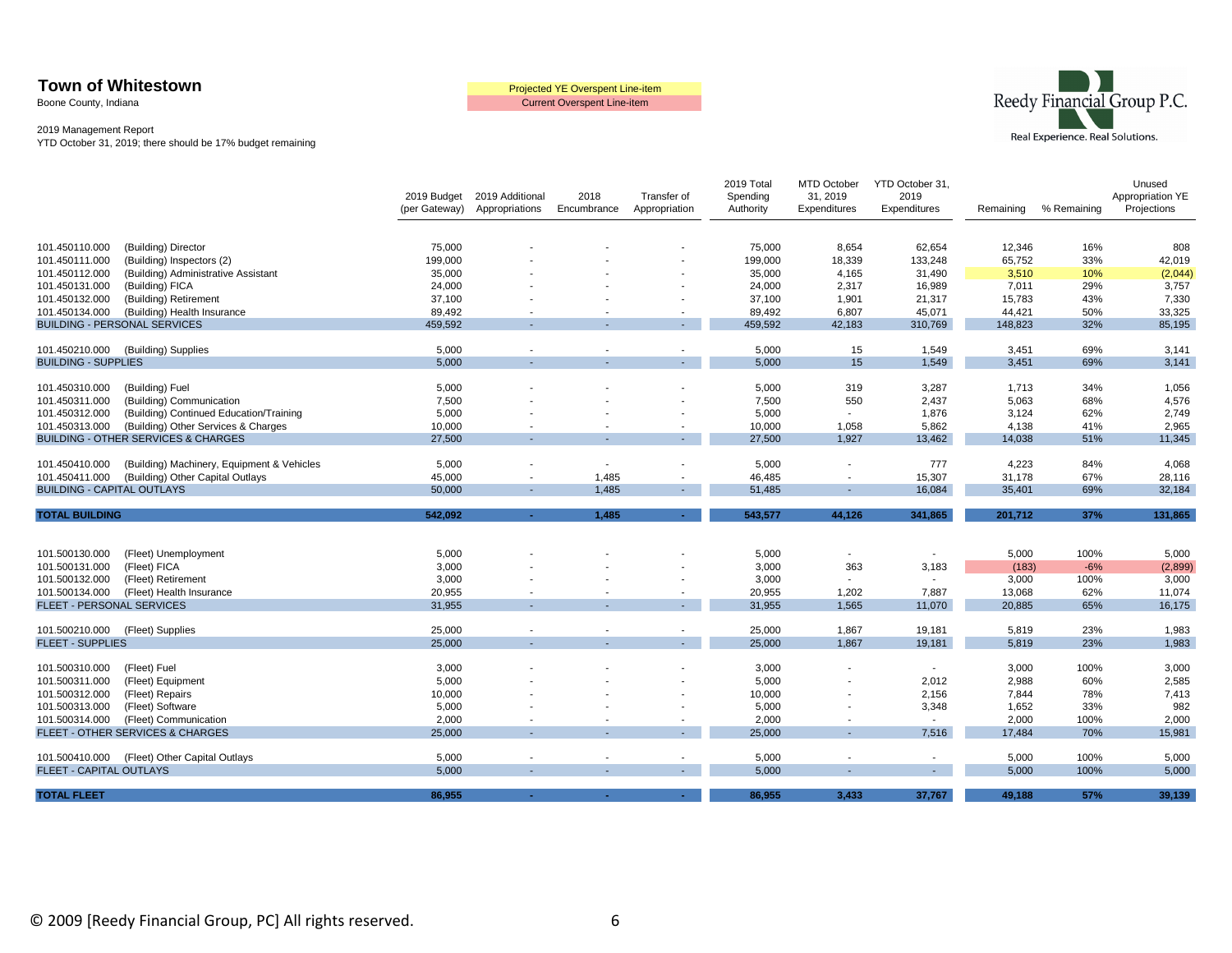Boone County, Indiana

Current Overspent Line-item



#### 2019 Management Report

YTD October 31, 2019; there should be 17% budget remaining

|                                   |                                                 | 2019 Budget<br>(per Gateway) | 2019 Additional<br>Appropriations | 2018<br>Encumbrance | Transfer of<br>Appropriation | 2019 Total<br>Spending<br>Authority | <b>MTD October</b><br>31, 2019<br>Expenditures | YTD October 31,<br>2019<br>Expenditures | Remaining | % Remaining | Unused<br>Appropriation YE<br>Projections |
|-----------------------------------|-------------------------------------------------|------------------------------|-----------------------------------|---------------------|------------------------------|-------------------------------------|------------------------------------------------|-----------------------------------------|-----------|-------------|-------------------------------------------|
|                                   |                                                 |                              |                                   |                     |                              |                                     |                                                |                                         |           |             |                                           |
| 101.550110.000                    | (Facility Maint.) Superintendent                | 55,000                       |                                   |                     |                              | 55,000                              | 6,058                                          | 44,189                                  | 10,811    | 20%         | 2,734                                     |
| 101.550111.000                    | (Facility Maint.) Part Time/Seasonal (2)        | 24,000                       |                                   |                     |                              | 24,000                              |                                                |                                         | 24,000    | 100%        | 24,000                                    |
| 101.550130.000                    | (Facility Maint.) Unemployment                  | 2,000                        |                                   |                     |                              | 2,000                               |                                                |                                         | 2,000     | 100%        | 2,000                                     |
| 101.550131.000                    | (Facility Maint.) FICA                          | 6,100                        |                                   |                     |                              | 6,100                               | 455                                            | 3,284                                   | 2,816     | 46%         | 2,181                                     |
| 101.550132.000                    | (Facility Maint.) Retirement                    | 6,600                        |                                   |                     |                              | 6,600                               | 452                                            | 4,979                                   | 1,621     | 25%         | 361                                       |
| 101.550134.000                    | (Facility Maint.) Health Insurance              | 8,877                        |                                   |                     |                              | 8,877                               | 1,210                                          | 7,994                                   | 883       | 10%         | (1, 161)                                  |
|                                   | <b>FACILITY MAINTENANCE - PERSONAL SERVICES</b> | 102,577                      |                                   | $\sim$              | $\sim$                       | 102,577                             | 8,175                                          | 60,446                                  | 42,131    | 41%         | 30,115                                    |
|                                   |                                                 |                              |                                   |                     |                              |                                     |                                                |                                         |           |             |                                           |
| 101.550210.000                    | (Facility Maint.) Supplies                      | 25,000                       |                                   |                     | $\sim$                       | 25,000                              | 6,059                                          | 14,571                                  | 10,429    | 42%         | 7,515                                     |
|                                   | <b>FACILITY MAINTENANCE - SUPPLIES</b>          | 25,000                       | $\sim$                            | $\sim$              | $\sim 100$                   | 25,000                              | 6,059                                          | 14,571                                  | 10,429    | 42%         | 7,515                                     |
|                                   |                                                 |                              |                                   |                     |                              |                                     |                                                |                                         |           |             |                                           |
| 101.550310.000                    | (Facility Maint.) Fuel                          | 4,000                        |                                   |                     |                              | 4,000                               | 162                                            | 1,717                                   | 2,283     | 57%         | 1,939                                     |
| 101.550311.000                    | (Facility Maint.) Equipment & Repairs           | 7,500                        |                                   |                     |                              | 7,500                               | 119                                            | 3,509                                   | 3,991     | 53%         | 3,289                                     |
| 101.550312.000                    | (Facility Maint.) Contractual Services          | 25,000                       |                                   |                     |                              | 25,000                              | 229                                            | 17,397                                  | 7,603     | 30%         | 4,123                                     |
| 101.550313.000                    | (Facility Maint.) Communication                 | 2,500                        |                                   |                     |                              | 2,500                               | 42                                             | 391                                     | 2,109     | 84%         | 2,030                                     |
|                                   | FACILITY MAINTENANCE - OTHER SERVICES & CHARGES | 39,000                       |                                   |                     |                              | 39,000                              | 552                                            | 23,015                                  | 15,985    | 41%         | 11,382                                    |
|                                   |                                                 |                              |                                   |                     |                              |                                     |                                                |                                         |           |             |                                           |
| 101.550410.000                    | (Facility Maint.) Capital Outlays               | 5,000                        |                                   |                     |                              | 5,000                               |                                                | 3,830                                   | 1,170     | 23%         |                                           |
|                                   | <b>FACILITY MAINTENANCE - CAPTIAL OUTLAYS</b>   | 5,000                        |                                   | $\sim$              |                              | 5,000                               | $\sim$                                         | 3,830                                   | 1,170     | 23%         | $\sim$                                    |
|                                   |                                                 |                              |                                   |                     |                              |                                     |                                                |                                         |           |             |                                           |
| <b>TOTAL FACILITY MAINTENANCE</b> |                                                 | 171.577                      | $\sim$                            | $\sim$              | A.                           | 171,577                             | 14,786                                         | 101,861                                 | 69,716    | 41%         | 49,013                                    |
|                                   |                                                 |                              |                                   |                     |                              |                                     |                                                |                                         |           |             |                                           |
| 101 - TOTAL GENERAL FUND          |                                                 | 6,701,236                    | 1,523,155                         | 305,693             | $\sim$                       | 8,530,084                           | 576,227                                        | 5,661,069                               | 2,869,016 | 34%         | 4,466,420                                 |
|                                   | <b>Budget Order</b>                             | 6,701,236                    |                                   |                     |                              |                                     |                                                |                                         |           |             |                                           |
|                                   | <b>Balanced Budget</b>                          |                              |                                   |                     |                              |                                     |                                                |                                         |           |             |                                           |
|                                   | <b>Additional Appropriation Order</b>           | 1,523,155                    |                                   |                     |                              |                                     |                                                |                                         |           |             |                                           |
| 101.009590.000                    | <b>Unappropriated Utility Reimbursement</b>     |                              |                                   |                     |                              |                                     | 15,138                                         | 381,432                                 |           |             | (381, 432)                                |
| 101 950590 000                    | l Inannronriated                                |                              |                                   |                     |                              |                                     |                                                |                                         |           |             |                                           |

**TOTAL GENERAL FUND APPROPRIATED AND NON-APPROPRIATED 6,701,236 1,523,155 305,693 - 8,530,084 591,365 6,042,501 2,869,016 34% 4,084,988**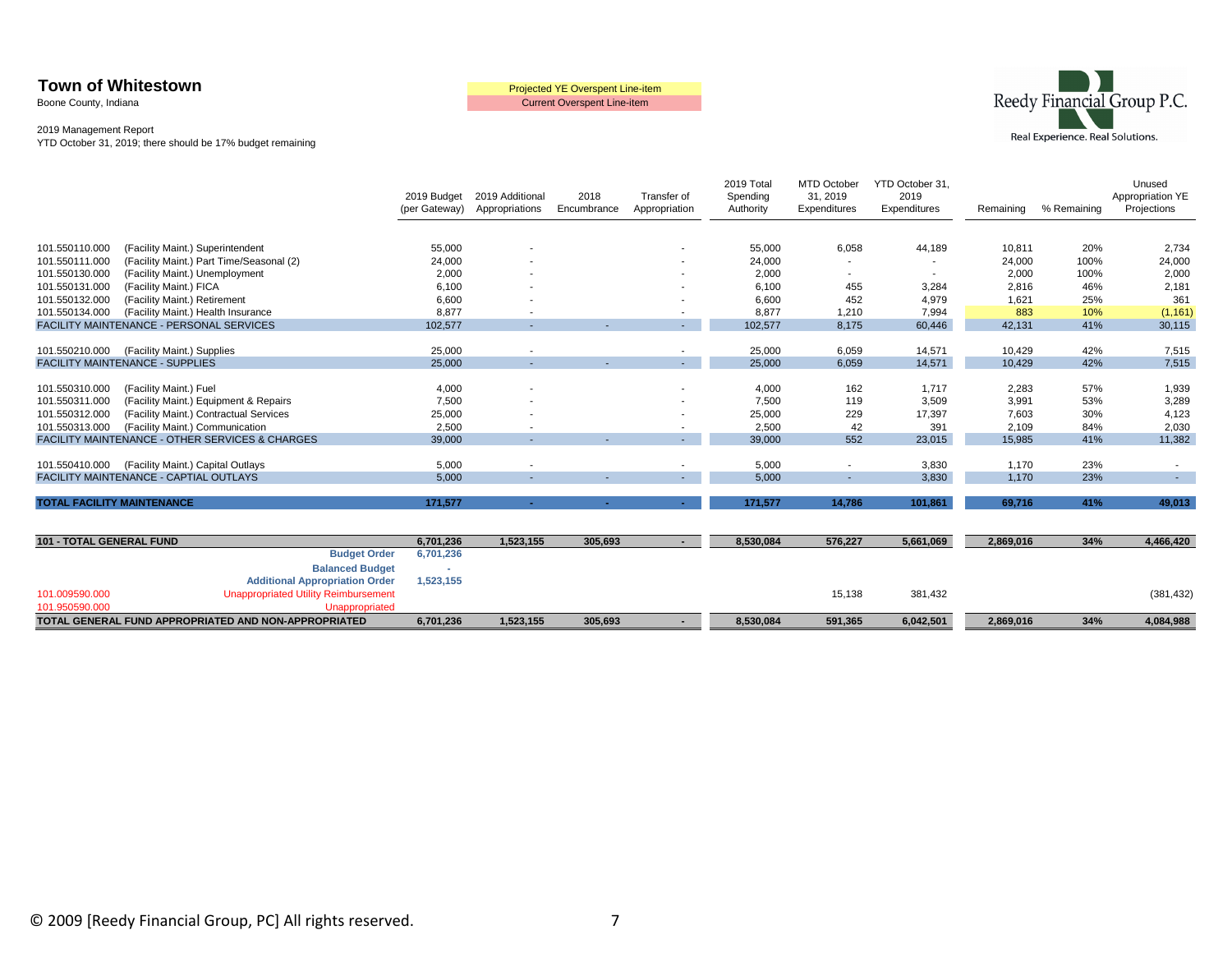Boone County, Indiana

Current Overspent Line-item



#### 2019 Management Report

|                                                         | 2019 Budget   | 2019 Additional | 2018                     | Transfer of              | 2019 Total<br>Spending | <b>MTD October</b><br>31, 2019 | YTD October 31,<br>2019 |           |             | Unused<br>Appropriation YE |
|---------------------------------------------------------|---------------|-----------------|--------------------------|--------------------------|------------------------|--------------------------------|-------------------------|-----------|-------------|----------------------------|
|                                                         | (per Gateway) | Appropriations  | Encumbrance              | Appropriation            | Authority              | Expenditures                   | Expenditures            | Remaining | % Remaining | Projections                |
|                                                         |               |                 |                          |                          |                        |                                |                         |           |             |                            |
| (MVH) Laborer Wages<br>201.300114.000                   | 263,000       |                 |                          |                          | 263,000                | 26,997                         | 231,196                 | 31,804    | 12%         | (18, 103)                  |
| 201.300115.000<br>(MVH) Street Superintendent           | 62,000        |                 |                          |                          | 62,000                 | 7,131                          | 33,173                  | 28,827    | 46%         | 31,204                     |
| 201.300116.000<br>(MVH) Fleet Superintendent            | 62,000        |                 |                          |                          | 62,000                 | 6,923                          | 48,231                  | 13,769    | 22%         | 4,539                      |
| 201.300131.000<br>(MVH) FICA                            | 46,500        |                 |                          |                          | 46,500                 | 2,642                          | 19,722                  | 26,778    | 58%         | 22,500                     |
| 201.300134.000<br>(MVH) Health Insurance                | 82,224        |                 |                          | $\overline{\phantom{a}}$ | 82,224                 | 10,744                         | 64,446                  | 17,778    | 22%         | 2,491                      |
| MVH - PERSONAL SERVICES                                 | 515,724       |                 |                          | $\sim$                   | 515,724                | 54,436                         | 396,767                 | 118,957   | 23%         | 42,631                     |
|                                                         |               |                 |                          |                          |                        |                                |                         |           |             |                            |
| 201.300200.000<br>(MVH) Miscellaneous Supplies          | 150,000       |                 |                          |                          | 150,000                | 2,652                          | 47,661                  | 102,339   | 68%         | 92,807                     |
| 201.300242.000<br>(MVH) Repairs & Maintenance           | 10,000        |                 |                          |                          | 10,000                 | $\overline{\phantom{a}}$       | 5,568                   | 4,432     | 44%         | 3,318                      |
| 201.300260.000<br>(MVH) Salt                            | 150,000       |                 |                          |                          | 150,000                | $\sim$                         | 36,848                  | 113,152   | 75%         | 105,783                    |
| 201.300290.000<br>(MVH) Stone/Gravel                    | 40,000        |                 |                          |                          | 40,000                 | 2,509                          | 24,135                  | 15,865    | 40%         | 11,038                     |
| <b>MVH - SUPPLIES</b>                                   | 350,000       |                 |                          | $\sim$                   | 350,000                | 5,161                          | 114,211                 | 235,789   | 67%         | 212,946                    |
|                                                         |               |                 |                          |                          |                        |                                |                         |           |             |                            |
| 201.300312.000<br>(MVH) Street Sweeping                 | 20,000        |                 |                          |                          | 20,000                 | $\overline{\phantom{a}}$       | 6,465                   | 13,535    | 68%         | 12,242                     |
| 201.300313.000<br>(MVH) Contractual Services            | 423,937       | 176,063         |                          | (139, 150)               | 460,850                |                                | 77,152                  | 383,698   | 83%         | 368,267                    |
| 201.300360.000<br>(MVH) Street Lights                   | 100,000       |                 | $\blacksquare$           |                          | 100,000                | 1,272                          | 15,481                  | 84,519    | 85%         | 81,423                     |
| MVH - OTHER SERVICES & CHARGES                          | 543,937       | 176,063         | $\mathbf{r}$             | (139, 150)               | 580,850                | 1,272                          | 99,097                  | 481,752   | 83%         | 461,933                    |
|                                                         |               |                 |                          |                          |                        |                                |                         |           |             |                            |
| 201.300420.000<br>(MVH) Signage                         | 30,000        |                 |                          |                          | 30,000                 | 590                            | 5,899                   | 24,101    | 80%         | 22,921                     |
| 201.300440.000<br>(MVH) Machinery & Equipment           | 80,000        |                 |                          |                          | 80,000                 | 2,680                          | 49,029                  | 30,971    | 39%         | 21,166                     |
| 201.300450.000<br>(MVH) Transportation Plan & ADA       | 40,000        |                 |                          |                          | 40,000                 |                                | $\sim$                  | 40,000    | 100%        | 40,000                     |
| 201.300490.000<br>(MVH) Other Capital Outlays           | $\sim$        | 200,000         | $\overline{\phantom{a}}$ |                          | 200,000                | $\overline{\phantom{a}}$       | $\sim$                  | 200,000   | 100%        | 200,000                    |
| <b>MVH - CAPITAL OUTLAYS</b>                            | 150,000       | 200,000         | $\sim$                   | $\sim$                   | 350,000                | 3,270                          | 54,928                  | 295,072   | 84%         | 284,086                    |
|                                                         |               |                 |                          |                          |                        |                                |                         |           |             |                            |
| 201 - TOTAL MVH FUND APPROPRIATED                       | 1,559,661     | 376,063         |                          | (139, 150)               | 1,796,574              | 64,139                         | 665,004                 | 1,131,569 | 63%         | 1,001,596                  |
| <b>Budget Order</b>                                     | 1,559,661     |                 |                          |                          |                        |                                |                         |           |             |                            |
| <b>Balanced Budget</b>                                  |               |                 |                          |                          |                        |                                |                         |           |             |                            |
| <b>Additional Appropriation Order</b>                   | 376,063       |                 |                          |                          |                        |                                |                         |           |             |                            |
| 201.950590.000<br>(MVH) Unappropriated                  |               |                 |                          |                          |                        |                                |                         |           |             |                            |
| TOTAL MVH FUND APPROPRIATED AND NON-APPROPRIATED        | 1,559,661     | 376,063         | $\sim$                   | (139, 150)               | 1,796,574              | 64,139                         | 665,004                 | 1,131,569 | 63%         | 1,001,596                  |
|                                                         |               |                 |                          |                          |                        |                                |                         |           |             |                            |
| 202.000311.000<br>(LRS) Contractual Services            | 100,000       |                 |                          | $\sim$                   | 100,000                | 74,293                         | 74,293                  | 25,707    | 26%         | 25,707                     |
| LRS - OTHER SERVICES & CHARGES                          | 100,000       |                 |                          | $\omega_{\rm{eff}}$      | 100,000                | 74,293                         | 74,293                  | 25,707    | 26%         | 25,707                     |
|                                                         |               |                 |                          |                          |                        |                                |                         |           |             |                            |
| 202 - TOTAL LRS FUND APPROPRIATED                       | 100,000       | $\blacksquare$  | ٠                        | $\sim 100$               | 100,000                | 74,293                         | 74,293                  | 25,707    | 26%         | 25,707                     |
| <b>Budget Order</b>                                     | 100,000       |                 |                          |                          |                        |                                |                         |           |             |                            |
| <b>Balanced Budget</b>                                  | $\sim$        |                 |                          |                          |                        |                                |                         |           |             |                            |
| <b>Additional Appropriation Order</b>                   | ٠             |                 |                          |                          |                        |                                |                         |           |             |                            |
|                                                         |               |                 |                          |                          |                        |                                |                         |           |             |                            |
|                                                         |               |                 |                          |                          |                        |                                |                         |           |             |                            |
| (MVH Restricted) Contractual Services<br>203.300313.000 |               |                 |                          | 139,150                  | 139,150                |                                |                         | 139,150   | 100%        |                            |
| MVH RESTRICTED - OTHER SERVICES & CHARGES               |               |                 |                          | 139,150                  | 139,150                |                                |                         | 139,150   | 100%        |                            |
|                                                         |               |                 |                          |                          |                        |                                |                         |           |             |                            |
| 203 - TOTAL MVH RESTRICTED FUND                         |               |                 |                          | 139,150                  | 139,150                |                                |                         | 139,150   | 100%        | A.                         |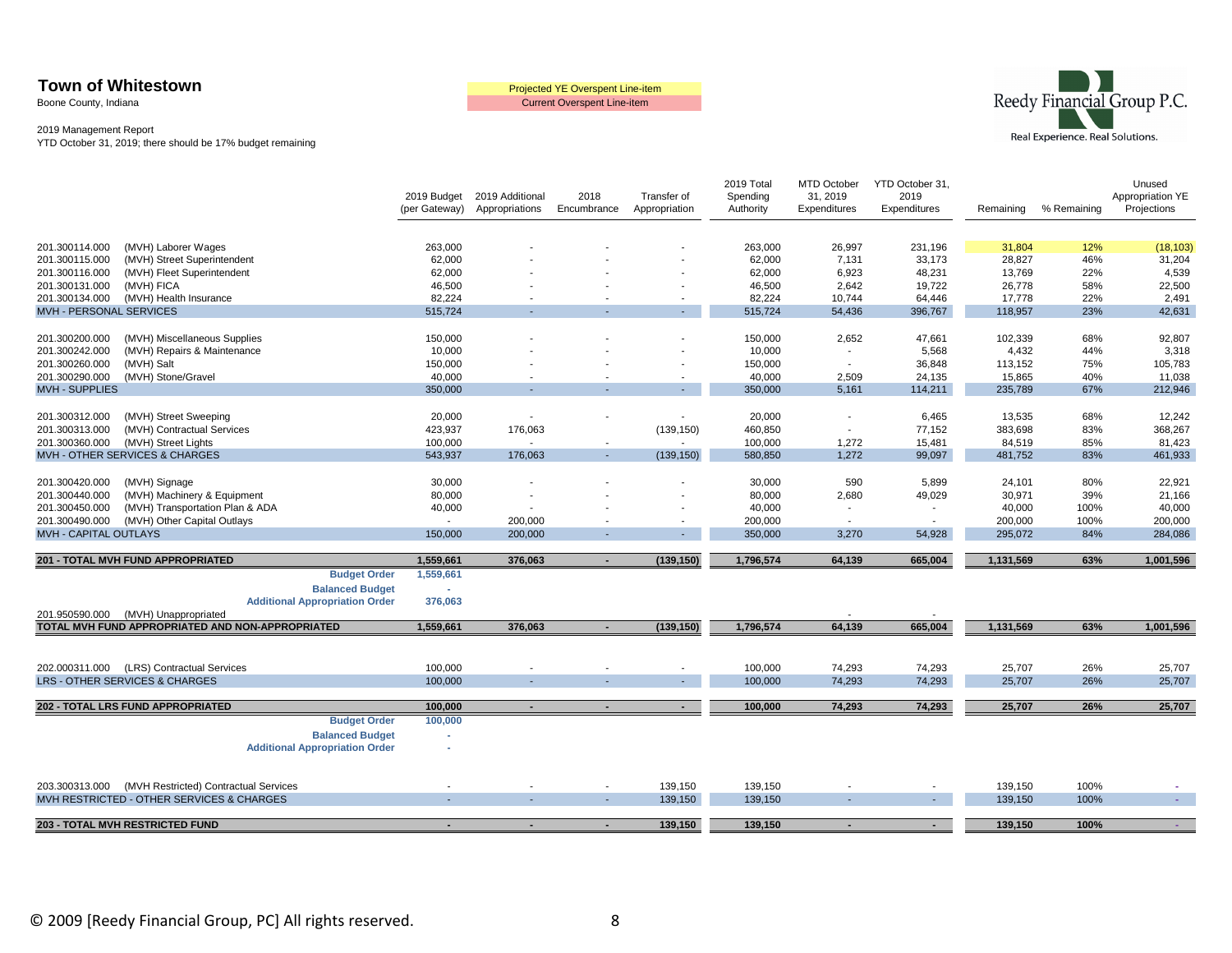Boone County, Indiana

Current Overspent Line-item



#### 2019 Management Report

YTD October 31, 2019; there should be 17% budget remaining

|                                  |                                             | 2019 Budget<br>(per Gateway)   | 2019 Additional<br>Appropriations | 2018<br>Encumbrance      | Transfer of<br>Appropriation | 2019 Total<br>Spending<br>Authority | <b>MTD October</b><br>31, 2019<br>Expenditures | YTD October 31,<br>2019<br>Expenditures | Remaining | % Remaining | Unused<br>Appropriation YE<br>Projections |
|----------------------------------|---------------------------------------------|--------------------------------|-----------------------------------|--------------------------|------------------------------|-------------------------------------|------------------------------------------------|-----------------------------------------|-----------|-------------|-------------------------------------------|
| 204.500117.000                   | (Parks) Parks & Recreation Director         | 80,000                         |                                   |                          |                              | 80,000                              | 9,519                                          | 69,808                                  | 10,192    | 13%         | (2,500)                                   |
| 204.500118.000                   | (Parks) New Laborers (2)                    | 15,000                         |                                   |                          |                              | 15,000                              | $\blacksquare$                                 | 14,489                                  | 511       | 3%          | 511                                       |
| 204.500119.000                   | (Parks) Full-time Staff Wages               | 190,000                        |                                   |                          |                              | 190,000                             | 27,221                                         | 160,082                                 | 29,918    | 16%         | (8, 402)                                  |
| 204.500120.000                   | (Parks) Part-time Staff Wages               | 5,000                          |                                   |                          |                              | 5,000                               | $\overline{\phantom{a}}$                       | 5,502                                   | (502)     | $-10%$      | (502)                                     |
| 204.500131.000                   | (Parks) FICA                                | 24,000                         |                                   |                          |                              | 24,000                              | 2,759                                          | 19,094                                  | 4,906     | 20%         | (1,676)                                   |
| 204.500134.000                   | (Parks) Health Insurance                    | 62,593                         |                                   |                          |                              | 62,593                              | 7,341                                          | 43,121                                  | 19,472    | 31%         | 15,972                                    |
| 204.500135.000                   | (Parks) Worker's Comp                       | 5,000                          |                                   |                          |                              | 5,000                               | $\sim$                                         | 4,244                                   | 756       | 15%         | 756                                       |
| 204.500136.000                   | (Parks) Retirement                          | 37,000                         |                                   |                          |                              | 37,000                              | 1,509                                          | 30,075                                  | 6,925     | 19%         | 1,902                                     |
| <b>PARKS - PERSONAL SERVICES</b> |                                             | 418,593                        |                                   |                          | $\sim$                       | 418,593                             | 48,349                                         | 346,414                                 | 72,179    | 17%         | 6,061                                     |
|                                  |                                             |                                |                                   |                          |                              |                                     |                                                |                                         |           |             |                                           |
| 204.500210.000                   | (Parks) Supplies                            | 10,000                         |                                   |                          |                              | 10,000                              | 884                                            | 6,540                                   | 3,460     | 35%         | 2,152                                     |
| 204.500211.000                   | (Parks) Other Supplies                      | 5,000                          |                                   |                          | $\overline{\phantom{a}}$     | 5,000                               | 127                                            | 1,195                                   | 3,805     | 76%         | 3,566                                     |
| <b>PARKS - SUPPLIES</b>          |                                             | 15,000                         |                                   |                          | н.                           | 15,000                              | 1,011                                          | 7,735                                   | 7,265     | 48%         | 5,718                                     |
|                                  |                                             |                                |                                   |                          |                              |                                     |                                                |                                         |           |             |                                           |
| 204.500311.000                   | (Parks) Professional Services               | 60,000                         |                                   |                          | 15,000                       | 75,000                              | $\overline{\phantom{a}}$                       | 69,012                                  | 5,988     | 8%          |                                           |
| 204.500312.000                   | (Parks) Information Technology Services     | 15,000                         |                                   |                          |                              | 15,000                              | 287                                            | 11.899                                  | 3,101     | 21%         | 721                                       |
| 204.500313.000                   | (Parks) Continued Education/ Memberships    | 10,000                         |                                   | $\overline{\phantom{a}}$ | (2,500)                      | 7,500                               | 533                                            | 4,977                                   | 2,523     | 34%         | 1,528                                     |
| 204.500314.000                   | (Parks) Other Services & Charges            | 3,000                          |                                   | 2,207                    |                              | 5,207                               | 124                                            | 3,055                                   | 2,152     | 41%         | 1,541                                     |
| 204.500315.000                   | (Parks) Utilities                           | 20,000                         |                                   | $\sim$                   |                              | 20,000                              | 2,719                                          | 8,430                                   | 11,570    | 58%         | 9,884                                     |
| 204.500316.000                   | (Parks) Fuel                                | 15,000                         |                                   |                          |                              | 15,000                              | 646                                            | 5,950                                   | 9,050     | 60%         | 7,860                                     |
| 204.500360.000                   | (Parks) Rentals                             | 5,000                          |                                   |                          |                              | 5,000                               | $\sim$                                         | 3,567                                   | 1,433     | 29%         | 720                                       |
| 204.500361.000                   | (Parks) Repair & Maintenance                | 25,000                         |                                   |                          | (2,500)                      | 22,500                              | 1,140                                          | 18,782                                  | 3,718     | 17%         |                                           |
| 204.500370.000                   | (Parks) Special Events                      | 20,000                         |                                   | 5,572                    | (10,000)                     | 15,572                              | $\sim$                                         | 11,384                                  | 4,188     | 27%         | 1,911                                     |
|                                  | <b>PARKS - OTHER SERVICES &amp; CHARGES</b> | 173,000                        | $\sim$                            | 7,779                    | $\sim$                       | 180,779                             | 5,449                                          | 137,057                                 | 43,722    | 24%         | 24,164                                    |
|                                  |                                             |                                |                                   |                          |                              |                                     |                                                |                                         |           |             |                                           |
| 204.500425.000                   | (Parks) Infrastructure                      | 121,771                        | 128,229                           |                          |                              | 250,000                             | 47,080                                         | 169,835                                 | 80,165    | 32%         | 46,198                                    |
| 204.500430.000                   | (Parks) Other Capital Outlays               |                                | 50,000                            |                          |                              | 50,000                              |                                                |                                         | 50,000    | 0%          | 50,000                                    |
| 204.500440.000                   | (Parks) Machinery & Equipment               | 75,000                         |                                   | 28,838 \$                |                              | 103,838                             |                                                | 58,922                                  | 44,917    | 43%         |                                           |
| <b>PARKS - CAPITAL OUTLAYS</b>   |                                             | 196,771                        | 178,229                           | 28,838                   | $\sim$                       | 403,838                             | 47,080                                         | 228,757                                 | 175,081   | 43%         | 96,198                                    |
|                                  |                                             |                                |                                   |                          |                              |                                     |                                                |                                         |           |             |                                           |
|                                  | <b>204 - TOTAL PARKS FUND APPROPRIATED</b>  | 803,364                        | 178.229                           | 36,617                   | $\sim$                       | 1,018,210                           | 101,890                                        | 719,963                                 | 298,247   | 29%         | 132,141                                   |
|                                  |                                             | 803,364<br><b>Budget Order</b> |                                   |                          |                              |                                     |                                                |                                         |           |             |                                           |

**Balanced Budget -**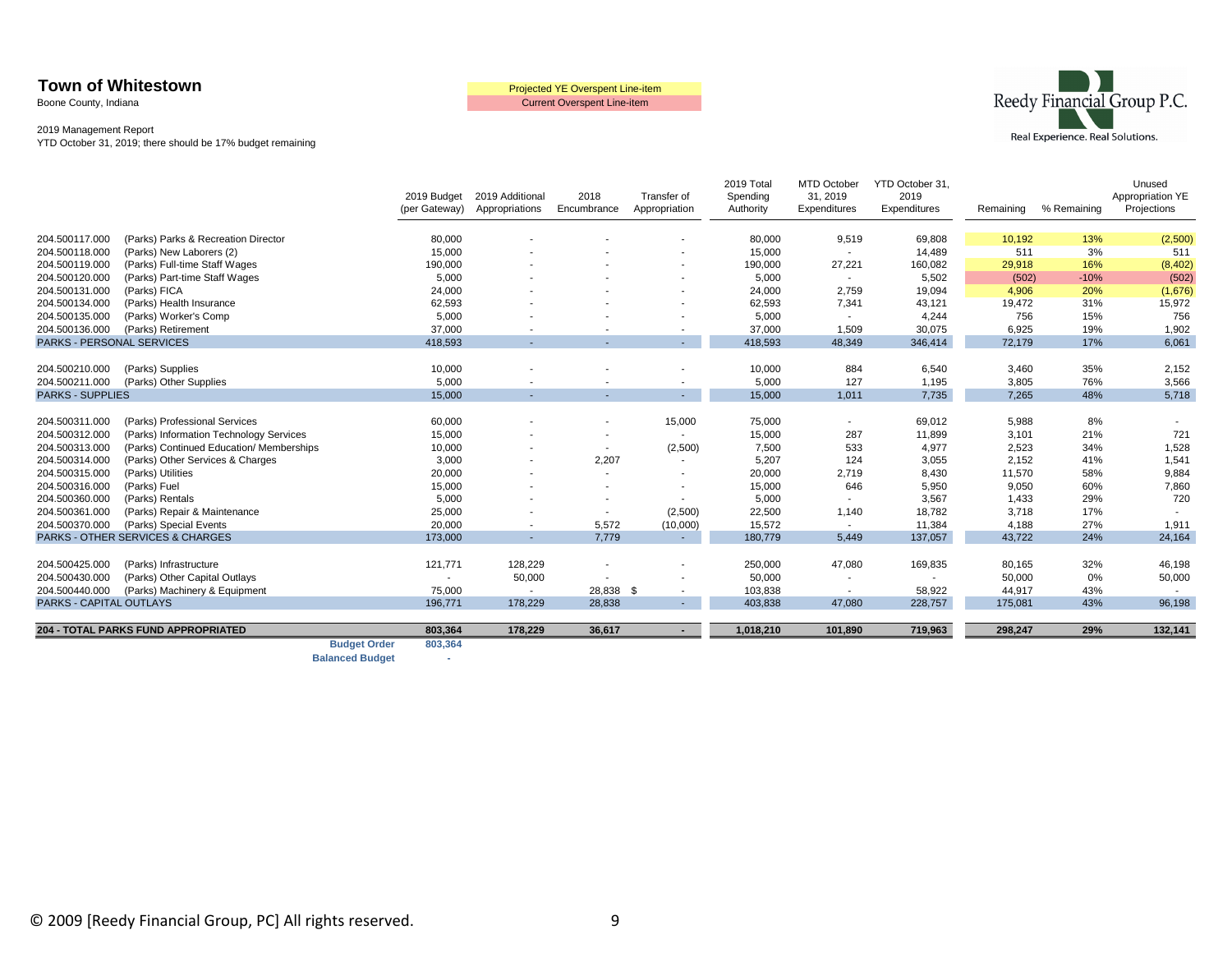| <b>Town of Whitestown</b> | Projected YE Overspent Line-item   |
|---------------------------|------------------------------------|
| Boone County, Indiana     | <b>Current Overspent Line-item</b> |



2019 Management Report

|     |                                                                                 | (per Gateway)            | 2019 Budget 2019 Additional<br>Appropriations | 2018<br>Encumbrance | Transfer of<br>Appropriation | 2019 Total<br>Spending<br>Authority | MTD October<br>31, 2019<br>Expenditures | YTD October 31,<br>2019<br>Expenditures | Remaining        | % Remaining  | Unused<br>Appropriation YE<br>Projections |
|-----|---------------------------------------------------------------------------------|--------------------------|-----------------------------------------------|---------------------|------------------------------|-------------------------------------|-----------------------------------------|-----------------------------------------|------------------|--------------|-------------------------------------------|
| 401 | (CCI) Improvements                                                              | 10,000                   | $\sim$                                        | $\sim$              | $\sim$                       | 10,000                              | $\sim$                                  | $\sim 10$                               | 10,000           | 100%         | 10,000                                    |
|     | <b>Budget Order</b><br><b>Balanced Budget</b>                                   | 10,000<br>$\sim$         |                                               |                     |                              |                                     |                                         |                                         |                  |              |                                           |
|     | (CCD) 2010 Huntington Lease<br>(CCD) 2012 Huntington Lease                      | 52,677<br>28,663         |                                               |                     |                              | 52,677<br>28,663                    |                                         |                                         | 52,677<br>28,663 | 100%<br>100% | 52,677<br>28,663                          |
|     | (CCD) Other                                                                     | 18,660                   |                                               |                     | $\overline{\phantom{a}}$     | 18,660                              |                                         | $\overline{\phantom{a}}$                | 18,660           | 100%         | 18,660                                    |
| 402 | (CCD) Improvements<br><b>Budget Order</b><br><b>Balanced Budget</b>             | 100,000<br>100,000<br>×, | $\overline{\phantom{a}}$                      | п.                  | $\sim$                       | 100,000                             | $\blacksquare$                          | $\sim$                                  | 100,000          | 100%         | 100,000                                   |
| 233 | <b>Law Enforcement Continuing Education</b>                                     | 5,000                    | $\blacksquare$                                | $\sim$              | $\sim$                       | 5,000                               | $\sim$                                  | $\sim 10$                               | 5,000            | 100%         | 5,000                                     |
| 245 | <b>Rainy Day Fund</b>                                                           | $\sim$                   | $\blacksquare$                                | $\sim$              | $\overline{\phantom{a}}$     | $\blacksquare$                      | $\blacksquare$                          | $\blacksquare$                          | ٠                | 0%           | $\sim$                                    |
|     |                                                                                 |                          |                                               |                     |                              |                                     |                                         |                                         |                  |              |                                           |
| 650 | <b>RDC Fund</b><br>Does not require appropriation                               | $\blacksquare$           | $\blacksquare$                                | $\blacksquare$      | $\sim$                       | $\sim$                              | $\blacksquare$                          | $\sim$                                  | $\blacksquare$   | $0\%$        | $\sim 100$                                |
| 230 | <b>Police Deferral/ Other Services</b><br><b>Additional Appropriation Order</b> | 15,000                   | $\sim$                                        | $\sim$              | $\sim$                       | 15,000                              | 1,234                                   | 6,889                                   | 8,111            | 54%          | 6,733                                     |
| 217 | <b>Police Donation</b><br>Does not require appropriation                        | 500                      | $\sim$                                        | $\sim$              | $\sim 100$                   | 500                                 | 917                                     | 1,415                                   | (915)            | 0%           | $\sim$ 10 $\pm$                           |
| 231 | <b>Seized Assets</b>                                                            | 5,000                    |                                               |                     | $\overline{\phantom{a}}$     | 5,000                               | $\overline{\phantom{a}}$                | $\sim$                                  | 5,000            | 100%         | 5,000                                     |
| 211 | <b>Additional Appropriation Order</b><br><b>Parks Non-reverting</b>             | $\sim$                   | $\blacksquare$                                |                     | $\overline{\phantom{a}}$     | $\blacksquare$                      | 10,006                                  | 129,788                                 | (129, 788)       | $0\%$        | (155, 745)                                |
|     | <b>Additional Appropriation Order</b>                                           |                          |                                               |                     |                              |                                     |                                         |                                         |                  |              |                                           |
| 273 | <b>Human Relations</b><br><b>Additional Appropriation Order</b>                 | $\sim$                   |                                               | $\sim$              | $\sim$                       | $\blacksquare$                      | $\blacksquare$                          | $\sim$                                  | $\sim$           | 0%           | $\sim 100$                                |
| 275 | <b>Security Deposit Refund</b><br>Does not require appropriation                | $\blacksquare$           | $\sim$                                        | $\blacksquare$      | $\sim$                       | $\sim$                              | 870                                     | 3,882                                   | (3,882)          | 0%           | $\sim$                                    |
| 403 | <b>Non-Reverting Parks</b>                                                      | $\blacksquare$           | $\blacksquare$                                | $\blacksquare$      | $\sim$                       | $\blacksquare$                      | $\blacksquare$                          | $\sim$                                  | $\blacksquare$   | 0%           | $\sim$ 10 $\pm$                           |
|     | <b>Additional Appropriation Order</b>                                           |                          |                                               |                     |                              |                                     |                                         |                                         |                  |              |                                           |
| 454 | Park Impact Fee                                                                 | 333,000                  | $\sim$                                        | ٠                   | $\sim$                       | 333,000                             | $\sim$                                  | 416,621                                 | (83, 621)        | $-25%$       | (83, 621)                                 |
| 670 | <b>Revolving Fund</b>                                                           | $\sim$                   | $\sim$                                        | $\sim$              | $\sim$                       | $\sim$                              | $\sim$                                  | $\sim$                                  | $\sim$           | $0\%$        | $\sim 100$                                |
| 925 | <b>Local Road &amp; Bridge Matching Grant</b>                                   | $\sim$                   | 260,858                                       | $\blacksquare$      | $\sim 10$                    | 260,858                             | 143,613                                 | 260,858                                 | $\blacksquare$   | $0\%$        | $\sim 100$                                |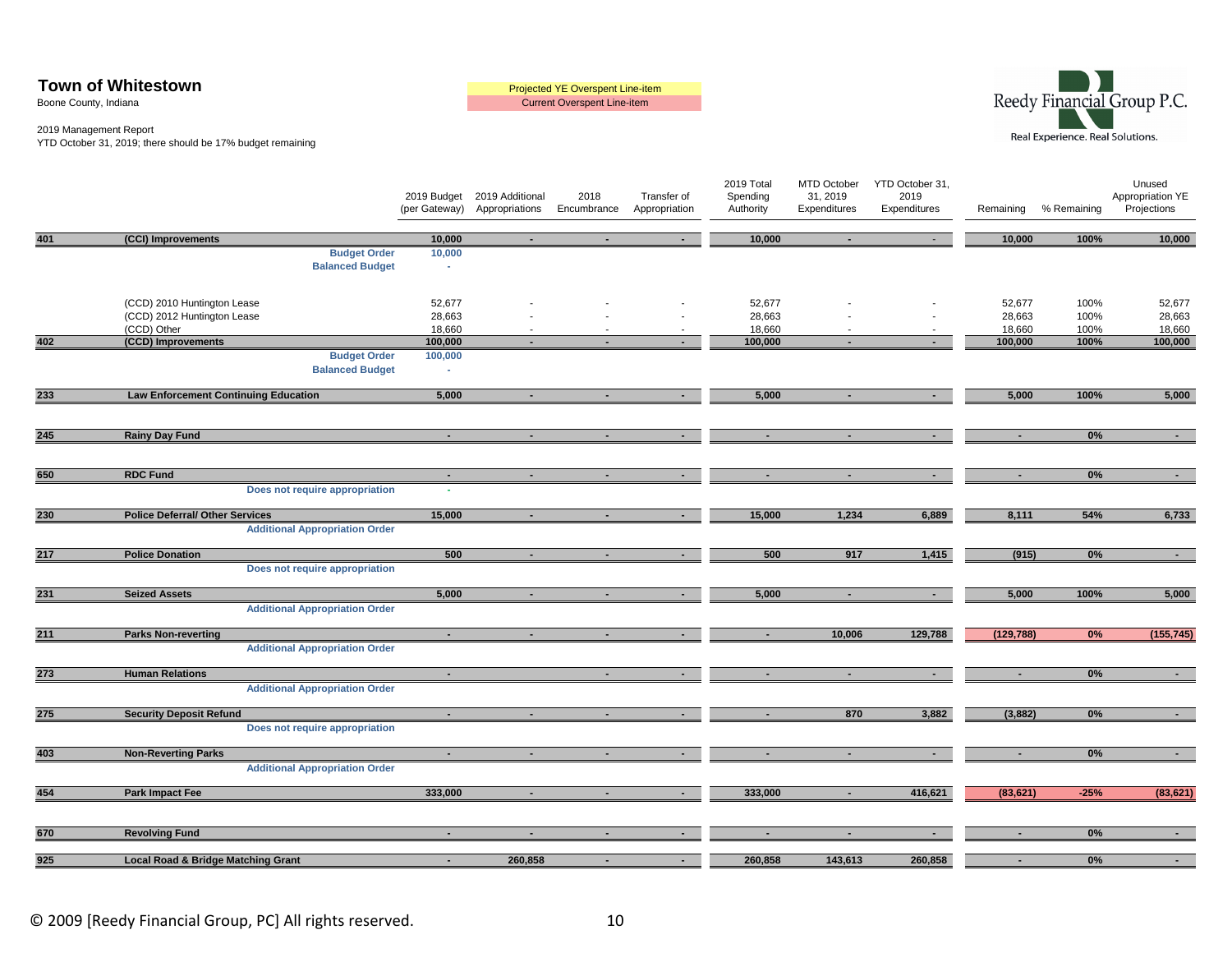Boone County, Indiana

Current Overspent Line-item



#### 2019 Management Report

|                                  |                                                          |                                               | 2019 Budget<br>(per Gateway) | 2019 Additional<br>Appropriations | 2018<br>Encumbrance | Transfer of<br>Appropriation | 2019 Total<br>Spending<br>Authority | MTD October<br>31, 2019<br>Expenditures | YTD October 31,<br>2019<br>Expenditures | Remaining       | % Remaining | Unused<br>Appropriation YE<br>Projections |
|----------------------------------|----------------------------------------------------------|-----------------------------------------------|------------------------------|-----------------------------------|---------------------|------------------------------|-------------------------------------|-----------------------------------------|-----------------------------------------|-----------------|-------------|-------------------------------------------|
| 187.362111.000                   | (Fire) Fire Chief Wages                                  |                                               | 93,055                       |                                   |                     |                              | 93,055                              | 20,076                                  | 84,222                                  | 8,833           | 9%          |                                           |
| 187.362114.000                   | (Fire) Overtime                                          |                                               | 85,000                       |                                   |                     |                              | 85,000                              | 5,648                                   | 47,049                                  | 37,951          | 45%         |                                           |
| 187.362116.000                   | (Fire) Deputy Chief - FT                                 |                                               | 64,700                       |                                   |                     |                              | 64,700                              | $\overline{\phantom{0}}$                | 52,308                                  | 12,392          | 19%         |                                           |
| 187.362118.000                   | (Fire) Fire Marshall/Division Chief                      |                                               | 143,000                      |                                   |                     |                              | 143,000                             | 18,462                                  | 110,769                                 | 32,231          | 23%         |                                           |
| 187.362121.000                   | (Fire) Shift FF Full Time                                |                                               | 972,363                      | 901,677                           |                     |                              | 1,874,040                           | 280,713                                 | 1,451,872                               | 422,168         | 23%         |                                           |
| 187.362131.000                   | (Fire) FICA                                              |                                               | 176,972                      |                                   |                     |                              | 176,972                             | 25,577                                  | 133,715                                 | 43,257          | 24%         |                                           |
| 187.362132.000                   | (Fire) PERF                                              |                                               | 465,887                      |                                   |                     |                              | 465,887                             | 35,295                                  | 339,278                                 | 126,609         | 27%         |                                           |
| 187.362133.000                   | (Fire) Ride Out Pay                                      |                                               | 26,000                       |                                   |                     |                              | 26,000                              | 1,678                                   | 13,966                                  | 12,035          | 46%         |                                           |
| 187.362134.000                   | (Fire) Health Insurance                                  |                                               | 719,000                      |                                   |                     |                              | 719,000                             | 96,597                                  | 473,904                                 | 245,096         | 34%         |                                           |
| 187.362137.000                   | (Fire) Holidays                                          |                                               | 10,000                       |                                   |                     |                              | 10,000                              | 1,300                                   | 8,900                                   | 1,100           | 11%         |                                           |
| 187.362139.000                   | (Fire) Stack Pays                                        |                                               | 12,000                       |                                   |                     | $\blacksquare$               | 12,000                              | $\overline{\phantom{a}}$                |                                         | 12,000          | 100%        |                                           |
| FIRE - PERSONAL SERVICES         |                                                          |                                               | 2.767.977                    | 901.677                           |                     |                              | 3,669,654                           | 485,345                                 | 2,715,983                               | 953,671         | 26%         |                                           |
|                                  |                                                          |                                               |                              |                                   |                     |                              |                                     |                                         |                                         |                 |             |                                           |
| 187.362231.000                   | (Fire) Supplies                                          |                                               | 60,000                       |                                   |                     |                              | 60,000                              | 1,239                                   | 42,355                                  | 17,645          | 29%         |                                           |
| 187.362232.000                   | (Fire) Apparatus Maintenance                             |                                               | 35,000                       |                                   |                     |                              | 35,000                              | 4,809                                   | 31,805                                  | 3,195           | 9%          |                                           |
| 187.362233.000                   | (Fire) EMS Supplies                                      |                                               | 10,000                       |                                   |                     |                              | 10,000                              | 65                                      | 1,675                                   | 8,325           | 83%         |                                           |
| 187.362236.000                   | (Fire) Uniforms                                          |                                               | 30,000                       |                                   |                     |                              | 30,000                              | 1,325                                   | 24,868                                  | 5,132           | 17%         |                                           |
| 187.362238.000                   | (Fire) Personal Protective Equipment                     |                                               | 75,000                       |                                   |                     | $\blacksquare$               | 75,000                              | $\sim$                                  | 55,910                                  | 19,090          | 25%         |                                           |
| <b>FIRE - SUPPLIES</b>           |                                                          |                                               | 210,000                      |                                   |                     |                              | 210,000                             | 7,438                                   | 156,613                                 | 53,387          | 25%         |                                           |
|                                  |                                                          |                                               |                              |                                   |                     |                              |                                     |                                         |                                         |                 |             |                                           |
| 187.362324.000                   | (Fire) Communication                                     |                                               | 11,000                       |                                   |                     |                              | 11,000                              | 467                                     | 4,901                                   | 6,099           | 55%         |                                           |
| 187.362330.000                   | (Fire) Fuel                                              |                                               | 45,000                       |                                   |                     |                              | 45,000                              | 3,101                                   | 33,709                                  | 11,291          | 25%         |                                           |
| 187.362341.000                   | (Fire) Workman's Comp. Insurance                         |                                               | 61,300                       |                                   |                     |                              | 61,300                              | $\overline{\phantom{a}}$                | 54,766                                  | 6,534           | 11%         |                                           |
| 187.362342.000                   | (Fire) P&C Insurance                                     |                                               | 39,000                       |                                   |                     | 9,872                        | 48,872                              | $\sim$                                  | 48,872                                  |                 | 0%          |                                           |
| 187.362354.000                   | (Fire) Utilities                                         |                                               | 72,000                       |                                   |                     |                              | 72,000                              | 5,570                                   | 55,466                                  | 16,534          | 23%         |                                           |
| 187.362355.000                   | (Fire) Training & Safety Materials                       |                                               | 20,000                       |                                   |                     |                              | 20,000                              | 1,065                                   | 12,211                                  | 7,789           | 39%         |                                           |
| 187.362356.000                   | (Fire) Tracking Software                                 |                                               | 27,000                       |                                   |                     |                              | 27,000                              | $\sim$                                  | 13,849                                  | 13,151          | 49%         |                                           |
| 187.362357.000<br>187.362373.000 | (Fire) Physicals                                         |                                               | 35,000                       |                                   |                     |                              | 35,000<br>598,842                   | 1,569<br>$\mathbf{r}$                   | 30,981<br>597,824                       | 4,019           | 11%<br>0%   |                                           |
| 187.362374.000                   | (Fire) Debt Service<br>(Fire) Other Services and Charges |                                               | 98,842<br>66,500             | 500,000                           |                     |                              | 56,628                              | 2,982                                   | 29,550                                  | 1,018<br>27,077 | 48%         |                                           |
|                                  | FIRE - OTHER SERVICES & CHARGES                          |                                               | 475,642                      | 500,000                           |                     | (9, 872)                     | 975,642                             | 14,754                                  | 882,131                                 | 93,511          | 10%         |                                           |
|                                  |                                                          |                                               |                              |                                   |                     |                              |                                     |                                         |                                         |                 |             |                                           |
| 187.362472.000                   | (Fire) Other Capital Outlays                             |                                               | 139,597                      |                                   |                     |                              | 139,597                             | 1,637                                   | 52,366                                  | 87,231          | 62%         |                                           |
| FIRE - CAPITAL OUTLAYS           |                                                          |                                               | 139,597                      |                                   |                     |                              | 139,597                             | 1,637                                   | 52,366                                  | 87,231          | 62%         |                                           |
|                                  |                                                          |                                               |                              |                                   |                     |                              |                                     |                                         |                                         |                 |             |                                           |
| <b>187 - TOTAL FIRE FUND</b>     |                                                          |                                               | 3,593,216                    | 1,401,677                         |                     | $\sim$                       | 4,994,893                           | 509,173                                 | 3,807,093                               | 1,187,800       | 24%         |                                           |
| 187.362590.000                   | Fire Unappropriated                                      | <b>Budget Order</b><br><b>Balanced Budget</b> | 3,593,216                    |                                   |                     |                              |                                     |                                         |                                         |                 |             |                                           |
|                                  | TOTAL FIRE FUND APPROPRIATED/NON-APPROPRIATED            |                                               | 3,593,216                    | 1,401,677                         |                     |                              | 4,994,893                           | 509,173                                 | 3,807,093                               | 1,187,800       | $24\%$ \$   | 4,994,893                                 |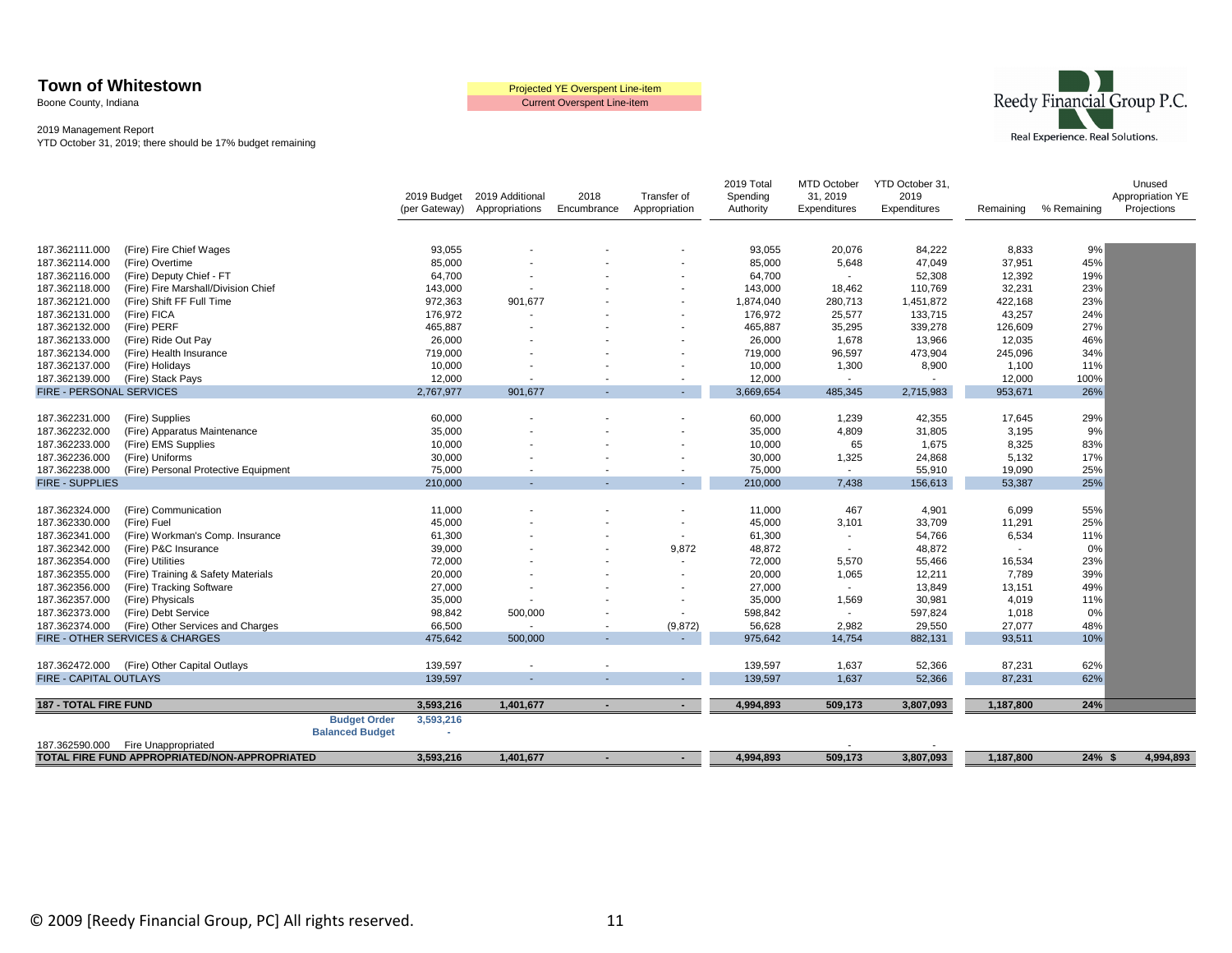Boone County, Indiana

Projected YE Overspent Line-item<br>Current Overspent Line-item



2019 Management Report YTD October 31, 2019; there should be 17% budget remaining

|                                  |                                                                        |                     | 2019 Budget<br>(per Gateway) | 2019 Additional<br>Appropriations | 2018<br>Encumbrance | Transfer of<br>Appropriation       | 2019 Total<br>Spending<br>Authority | MTD October<br>31, 2019<br>Expenditures | YTD October 31,<br>2019<br>Expenditures | Remaining                | % Remaining | Unused<br>Appropriation YE<br>Projections |
|----------------------------------|------------------------------------------------------------------------|---------------------|------------------------------|-----------------------------------|---------------------|------------------------------------|-------------------------------------|-----------------------------------------|-----------------------------------------|--------------------------|-------------|-------------------------------------------|
| 318                              | FIRE LEASE RENTAL PAYMENT                                              |                     | 147,800                      | $\blacksquare$                    | $\blacksquare$      |                                    | 147,800                             | $\sim$                                  | 144,000                                 | 3,800                    | $3%$ \$     | 3,800                                     |
|                                  |                                                                        | <b>Budget Order</b> | 147,800                      |                                   |                     |                                    |                                     |                                         |                                         |                          |             |                                           |
|                                  |                                                                        |                     |                              |                                   |                     |                                    |                                     |                                         |                                         |                          |             |                                           |
| 351.000101.000                   | (Debt Service) Principal                                               |                     | 500,000                      |                                   | 250,000             |                                    | 750,000                             |                                         | 500,000                                 | 250,000                  | 33%         |                                           |
| 351.000102.000                   | (Debt Service) Interest                                                |                     | 17,700                       | $\overline{\phantom{a}}$          | 12,600              |                                    | 30,300                              |                                         | 22,700                                  | 7,600                    | 25%         | 7,600                                     |
| 351.001103.000                   | (Debt Service) Paying Agent                                            |                     |                              |                                   |                     |                                    | $\blacksquare$                      |                                         | $\overline{\phantom{a}}$                |                          | 0%          |                                           |
|                                  | SPECIAL PROJECT GO BOND DEBT SERVICE                                   |                     | 517,700                      |                                   | 262,600             | ٠                                  | 780,300                             |                                         | 522,700                                 | 257,600                  | 33%         | 7,600                                     |
|                                  |                                                                        | Budget Order \$     | 517,700                      |                                   |                     |                                    |                                     |                                         |                                         |                          |             |                                           |
|                                  | 625.000233.000 (EMS) Supplies & Equipment                              |                     |                              | 30,000                            |                     | $\overline{\phantom{a}}$           | 30,000                              | 1,517                                   | 20,069                                  | 9,931                    | 33%         | 5,917                                     |
| <b>TOTAL EMS - SUPPLIES</b>      |                                                                        |                     |                              | 30,000                            |                     | $\sim$                             | 30,000                              | 1,517                                   | 20,069                                  | 9,931                    | 33%         | 5,917                                     |
|                                  |                                                                        |                     |                              |                                   |                     |                                    |                                     |                                         |                                         |                          |             |                                           |
| 625.000100.000                   | (EMS) Other Services and Charges                                       |                     |                              | 20,000                            |                     |                                    | 20,000                              | 818                                     | 11,361                                  | 8,639                    | 43%         | 6,366                                     |
| 625.000355.000                   | (EMS) Training                                                         |                     |                              | 10,000                            |                     |                                    | 10,000                              | $\sim$                                  | 7,450                                   | 2,550                    | 26%         | 1,060                                     |
|                                  | TOTAL EMS - OTHER SERVICES AND CHARGES                                 |                     |                              | 30,000                            | $\sim$              | $\blacksquare$                     | 30,000                              | 818                                     | 18,811                                  | 11,189                   | 37%         | 7,426                                     |
|                                  |                                                                        |                     |                              |                                   |                     |                                    |                                     |                                         |                                         |                          |             |                                           |
|                                  | 625.000472.000 (EMS) Capital Outlays<br>TOTAL EMS - CAPITAL OUTLAYS    |                     |                              | 60,000<br>60,000                  | $\sim$              | $\overline{\phantom{a}}$<br>$\sim$ | 60,000<br>60,000                    | $\overline{\phantom{a}}$<br>÷           | 45,066<br>45,066                        | 14,934<br>14,934         | 25%<br>25%  | ÷.                                        |
| 625.950530.000                   | (EMS) Unappropriated                                                   |                     |                              |                                   |                     |                                    |                                     |                                         |                                         |                          |             |                                           |
| <b>TOTAL EMS</b>                 |                                                                        |                     | $\sim$                       | 120,000                           | $\blacksquare$      | $\sim$                             | 120,000                             | 2,335                                   | 83,946                                  | 36,054                   | 30%         | 13,344                                    |
|                                  |                                                                        |                     |                              |                                   |                     |                                    |                                     |                                         |                                         |                          |             |                                           |
|                                  |                                                                        |                     |                              |                                   |                     |                                    |                                     |                                         |                                         |                          |             |                                           |
| 249.200111.000                   | (LIT PS - Police) Police Chief Wages                                   |                     |                              |                                   |                     |                                    | $\overline{a}$                      |                                         |                                         |                          | 0%          |                                           |
| 249.200112.000                   | (LIT PS - Police) Full Time Wages                                      |                     |                              |                                   | 7,352               |                                    | 7,352                               | $\overline{\phantom{a}}$                | 7,352                                   |                          | 0%          |                                           |
| 249.200114.000                   | (LIT PS - Police) Civilian Wages                                       |                     | 53,000                       |                                   |                     |                                    | 53,000                              | 10,096                                  | 47,019                                  | 5,981                    | 11%         |                                           |
| 249.200115.000                   | (LIT PS - Police) Comp Pay                                             |                     | 10,000                       |                                   |                     |                                    | 10,000                              | $\overline{\phantom{a}}$                | 8,844                                   | 1,156                    | 12%         |                                           |
| 249.200116.000                   | (LIT PS - Police) Police Overtime                                      |                     | 5,000                        |                                   |                     |                                    | 5,000                               |                                         | $\sim$                                  | 5,000                    | 100%        |                                           |
| 249.200117.000                   | (LIT PS - Police) Special Pays                                         |                     | 47,000                       |                                   |                     |                                    | 47,000                              | $\overline{\phantom{a}}$                | 41,443                                  | 5,557                    | 12%         |                                           |
| 249.200131.000                   | (LIT PS - Police) FICA                                                 |                     | 50,000                       |                                   |                     |                                    | 50,000                              |                                         | 48,673                                  | 1,327                    | 3%          |                                           |
| 249.200132.000                   | (LIT PS - Police) Police Pension                                       |                     | 145,000                      |                                   |                     |                                    | 145,000                             | 16,154                                  | 112,501                                 | 32,499                   | 22%         |                                           |
| 249.200133.000                   | (LIT PS - Police) Longevity Pay                                        |                     | 5,500                        |                                   |                     |                                    | 5,500                               | $\overline{\phantom{a}}$                | 5,382                                   | 118                      | 2%          |                                           |
| 249.200134.000                   | (LIT PS - Police) Health Insurance                                     |                     | 315,740                      |                                   |                     |                                    | 315,740                             | 28,529                                  | 212,367                                 | 103,373                  | 33%         |                                           |
| 249.200135.000                   | (LIT PS - Police) Shift Differential                                   |                     | 10,000                       |                                   |                     |                                    | 10,000                              | $\overline{\phantom{a}}$                | 1,017                                   | 8,983                    | 90%         |                                           |
| 249.200137.000                   | (LIT PS - Police) Civilian PERF                                        |                     | 21,800                       |                                   |                     |                                    | 21,800                              | $\blacksquare$                          | 20,375                                  | 1,425                    | 7%          |                                           |
| 249.362111.000                   | (LIT PS - Fire) Fire Chief's Wages                                     |                     | 8,945                        |                                   |                     |                                    | 8,945                               |                                         | 7,462                                   | 1,483                    | 17%         |                                           |
| 249.362113.000                   | (LIT PS - Fire) Part-time FF                                           |                     | 28,800                       |                                   |                     | 22,348                             | 51,148                              |                                         | 51,148                                  |                          | 0%<br>0%    |                                           |
| 249.362114.000                   | (LIT PS - Fire) Overtime                                               |                     | 25,000                       |                                   |                     | (22, 348)<br>$\blacksquare$        | 2,652                               | $\blacksquare$                          | 2,652                                   | $\overline{\phantom{a}}$ |             |                                           |
| 249.362116.000<br>249.362118.000 | (LIT PS - Fire) Deputy Chief - FT<br>(LIT PS - Fire) FM/Division Chief |                     | 121,000<br>25,000            |                                   |                     |                                    | 121,000<br>25,000                   | 20,769<br>$\blacksquare$                | 100,000<br>24,615                       | 21,000<br>385            | 17%<br>2%   |                                           |
| 249.362121.000                   | (LIT PS - Fire) Shift FF Full Time                                     |                     | 346,340                      |                                   |                     |                                    | 346,340                             | $\overline{\phantom{a}}$                | 346,340                                 |                          | 0%          |                                           |
| 249.362131.000                   | (LIT PS - Fire) FICA                                                   |                     | 42,115                       |                                   |                     |                                    | 42,115                              | $\overline{a}$                          | 35,466                                  | 6,649                    | 16%         |                                           |
| 249.362132.000                   | (LIT PS - Fire) PERF                                                   |                     | 43,517                       |                                   |                     |                                    | 43,517                              | $\blacksquare$                          | 42,052                                  | 1,465                    | 3%          |                                           |
| 249.362134.000                   | (LIT PS - Fire) Health Insurance                                       |                     | 80,000                       |                                   |                     |                                    | 80,000                              |                                         | 80,000                                  |                          | 0%          |                                           |
| 249.362137.000                   | (LIT PS - Fire) - Holidays                                             |                     | 1,000                        |                                   |                     |                                    | 1,000                               |                                         | 1,000                                   |                          | 0%          |                                           |
|                                  | LIT PUBLIC SAFETY - PERSONAL SERVICES                                  |                     | 1,384,757                    |                                   | 7,352               | $\sim$                             | 1,392,109                           | 75,548                                  | 1,195,706                               | 196,403                  | 14%         |                                           |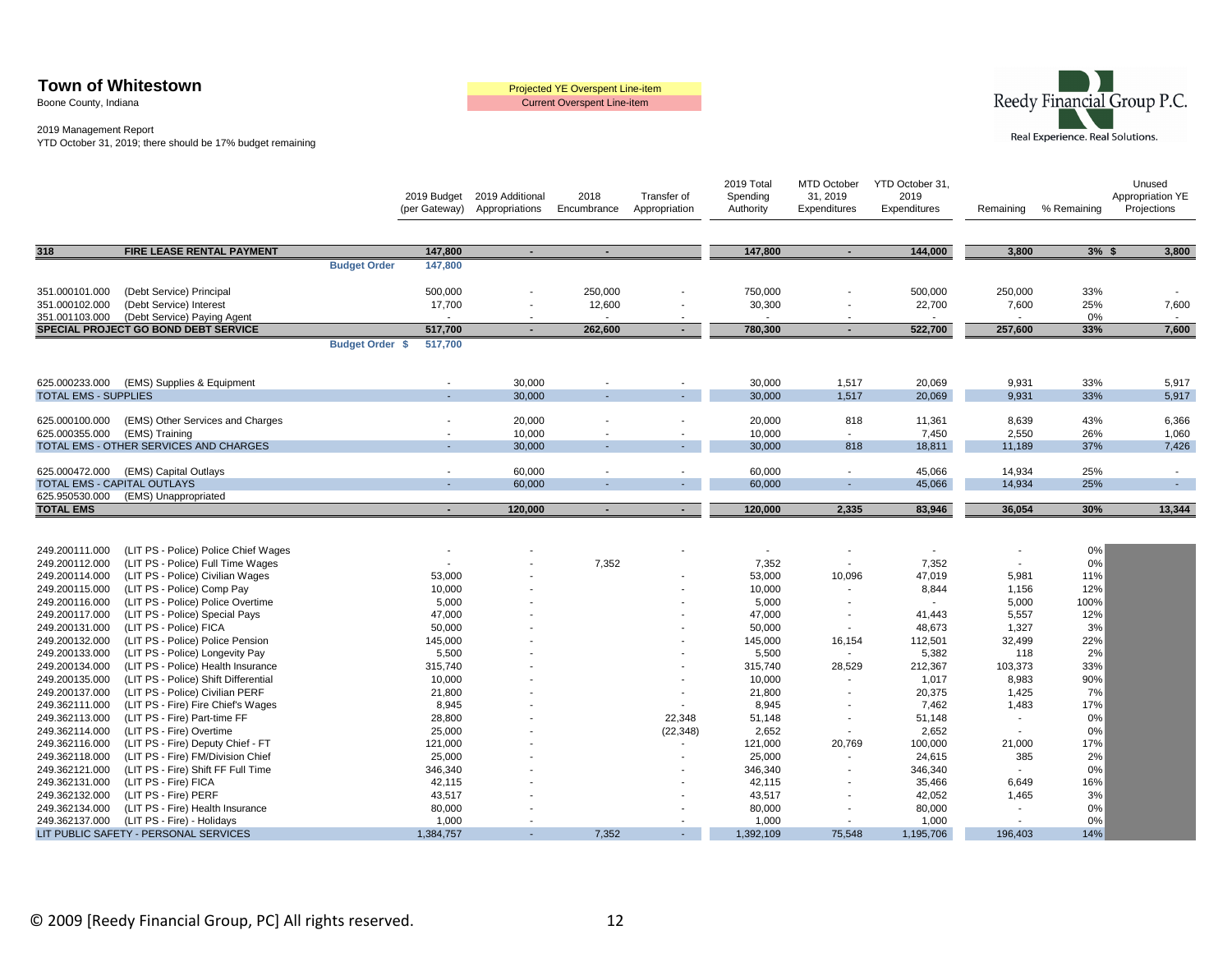Boone County, Indiana

Current Overspent Line-item



#### 2019 Management Report

|                              |                                            | 2019 Budget<br>(per Gateway) | 2019 Additional<br>Appropriations | 2018<br>Encumbrance | Transfer of<br>Appropriation | 2019 Total<br>Spending<br>Authority | <b>MTD October</b><br>31, 2019<br>Expenditures | YTD October 31,<br>2019<br>Expenditures | Remaining                | % Remaining | Unused<br>Appropriation YE<br>Projections |
|------------------------------|--------------------------------------------|------------------------------|-----------------------------------|---------------------|------------------------------|-------------------------------------|------------------------------------------------|-----------------------------------------|--------------------------|-------------|-------------------------------------------|
|                              |                                            |                              |                                   |                     |                              |                                     |                                                |                                         |                          |             |                                           |
| 249.200231.000               | (LIT PS - Police) Operating Supplies       | 20,000                       |                                   |                     |                              | 20,000                              | $\blacksquare$                                 | 14,196                                  | 5,804                    | 29%         |                                           |
| 249.200232.000               | (LIT PS - Police) Fuel                     | 40,000                       |                                   |                     |                              | 40,000                              |                                                | 35,753                                  | 4,247                    | 11%         |                                           |
| 249.200236.000               | (LIT PS - Police) Uniforms                 | 25,000                       |                                   |                     |                              | 25,000                              |                                                | 24,325                                  | 675                      | 3%          |                                           |
| 249.200237.000               | (LIT PS - Police) Fleet Body Shop Repair   | 3,000                        |                                   |                     |                              | 3,000                               |                                                | 2,985                                   | 15                       | 0%          |                                           |
| 249.200238.000               | (LIT PS - Police) Radar Maint. & Re-cert.  | 1,000                        |                                   |                     |                              | 1,000                               |                                                | 1,000                                   |                          | 0%          |                                           |
| 249.200239.000               | (LIT PS - Police) K9 Program & Health      | 20,000                       |                                   |                     |                              | 20,000                              | (119)                                          | 15,548                                  | 4,452                    | 22%         |                                           |
| 249.200240.000               | (LIT PS - Police) Annual Awards Banquet    | 2,000                        |                                   |                     |                              | 2,000                               |                                                | 2,000                                   |                          | 0%          |                                           |
| 249.200247.000               | (LIT PS - Police) Asset Replace & Repair   | 50,000                       |                                   |                     |                              | 50,000                              | 2,854                                          | 39,354                                  | 10,646                   | 21%         |                                           |
| 249.362231.000               | (LIT PS - Fire) Supplies                   | 35,000                       |                                   |                     |                              | 35,000                              | 819                                            | 25,232                                  | 9,768                    | 28%         |                                           |
| LIT PUBLIC SAFETY - SUPPLIES |                                            | 196,000                      |                                   |                     |                              | 196,000                             | 3,554                                          | 160,393                                 | 35,607                   | 18%         |                                           |
|                              |                                            |                              |                                   |                     |                              |                                     |                                                |                                         |                          |             |                                           |
| 249.200310.000               | (LIT PS - Police) Legal Retainer           | 5,000                        |                                   |                     |                              | 5,000                               | $\sim$                                         | 4,375                                   | 625                      | 13%         |                                           |
| 249.200320.000               | (LIT PS - Police) Cell & Aircards          | 40,000                       |                                   |                     |                              | 40,000                              | 5,380                                          | 21,341                                  | 18,659                   | 47%         |                                           |
| 249.200326.000               | (LIT PS - Police) Computers                | 15,000                       |                                   |                     |                              | 15,000                              | $\overline{\phantom{a}}$                       | 10,491                                  | 4,509                    | 30%         |                                           |
| 249.200341.000               | (LIT PS - Police) Workers Compensation     | 15,000                       |                                   | 3,140               | 970                          | 19,110                              | $\overline{\phantom{a}}$                       | 15,970                                  | 3,140                    | 16%         |                                           |
| 249.200342.000               | (LIT PS - Police) Auto Insurance           | 15,000                       |                                   |                     |                              | 15,000                              | $\overline{\phantom{a}}$                       | 14,724                                  | 276                      | 2%          |                                           |
| 249.200360.000               | (LIT PS - Police) Repair & Maintenance     | 1,000                        |                                   |                     |                              | 1,000                               | $\blacksquare$                                 | 667                                     | 333                      | 33%         |                                           |
| 249.200374.000               | (LIT PS - Police) Other Services & Charges | 20,000                       |                                   |                     |                              | 20,000                              | $\overline{\phantom{a}}$                       | 20,000                                  |                          | 0%          |                                           |
| 249.200381.000               | (LIT PS - Police) Debt Service - Leases    | 128,094                      |                                   |                     |                              | 128,094                             | $\overline{\phantom{a}}$                       | 128,094                                 | $\blacksquare$           | 0%          |                                           |
| 249.200393.000               | (LIT PS - Police) Software Lic & Maint     | 22,000                       |                                   |                     |                              | 22,000                              | 202                                            | 21,315                                  | 685                      | 3%          |                                           |
| 249.200394.000               | (LIT PS - Police) GPS Services             | 1,000                        |                                   |                     |                              | 1,000                               | $\overline{\phantom{a}}$                       | 701                                     | 299                      | 30%         |                                           |
| 249.200395.000               | (LIT PS - Police) Radio Repair             | 2,500                        |                                   |                     | (970)                        | 1,530                               |                                                | $\overline{\phantom{a}}$                | 1,530                    | 100%        |                                           |
| 249.200396.000               | (LIT PS - Police) Police Station Debt      | 458,813                      |                                   |                     | (280,000)                    | 178,813                             |                                                |                                         | 178,813                  | 100%        |                                           |
| 249.362341.000               | (LIT PS - Fire) Workers Compensation       | 8,700                        |                                   |                     |                              | 8,700                               |                                                | 8,700                                   |                          | 0%          |                                           |
| 249.362342.000               | (LIT PS - Fire) P&C Insurance              | 6,000                        |                                   |                     |                              | 6,000                               | $\blacksquare$                                 | 6,000                                   | $\overline{\phantom{a}}$ | 0%          |                                           |
| 249.362357.000               | (LIT PS - Fire) Physicals                  | 5,000                        |                                   |                     |                              | 5,000                               | $\overline{\phantom{a}}$                       | 5,000                                   |                          | 0%          |                                           |
| 249.362373.000               | (LIT PS - Fire) Debt Service               | 189,758                      |                                   |                     |                              | 189,758                             | $\overline{\phantom{a}}$                       | 106,220                                 | 83,538                   | 44%         |                                           |
| 249.362374.000               | (LIT PS - Fire) Other Services & Charges   | 6,500                        |                                   |                     | $\overline{\phantom{a}}$     | 6,500                               | $\sim$                                         | 6,295                                   | 205                      | 3%          |                                           |
|                              | TOTAL LIT PS - OTHER SERVICES AND CHARGES  | 939,365                      |                                   | 3.140               | (280,000)                    | 662,505                             | 5,582                                          | 369,893                                 | 292,612                  | 44%         |                                           |
|                              |                                            |                              |                                   |                     |                              |                                     |                                                |                                         |                          |             |                                           |
| 249.200440.000               | (LIT PS - Police) New Equipment            | 30,000                       |                                   | 3,040               | 80,000                       | 113,040                             | 1,762                                          | 15,265                                  | 97,775                   | 86%         |                                           |
| 249.362472.000               | (LIT PS - Fire) Capital Outlay             | 35,403                       |                                   |                     | 200,000                      | 235,403                             | 126,160                                        | 190,384                                 | 45,019                   | 19%         |                                           |
|                              | TOTAL LIT PUBLIC SAFETY - CAPITAL OUTLAYS  | 65,403                       | н.                                | 3.040               | 280,000                      | 348,443                             | 127.922                                        | 205,650                                 | 142,794                  | 41%         |                                           |
|                              |                                            |                              |                                   |                     |                              |                                     |                                                |                                         |                          |             |                                           |
|                              | TOTAL LIT PUBLIC SAFETY FUND               | 2,585,525                    |                                   | 13,532              | $\sim$                       | 2,599,057                           | 212,606                                        | 1,931,641                               | 667,416                  | 26%         |                                           |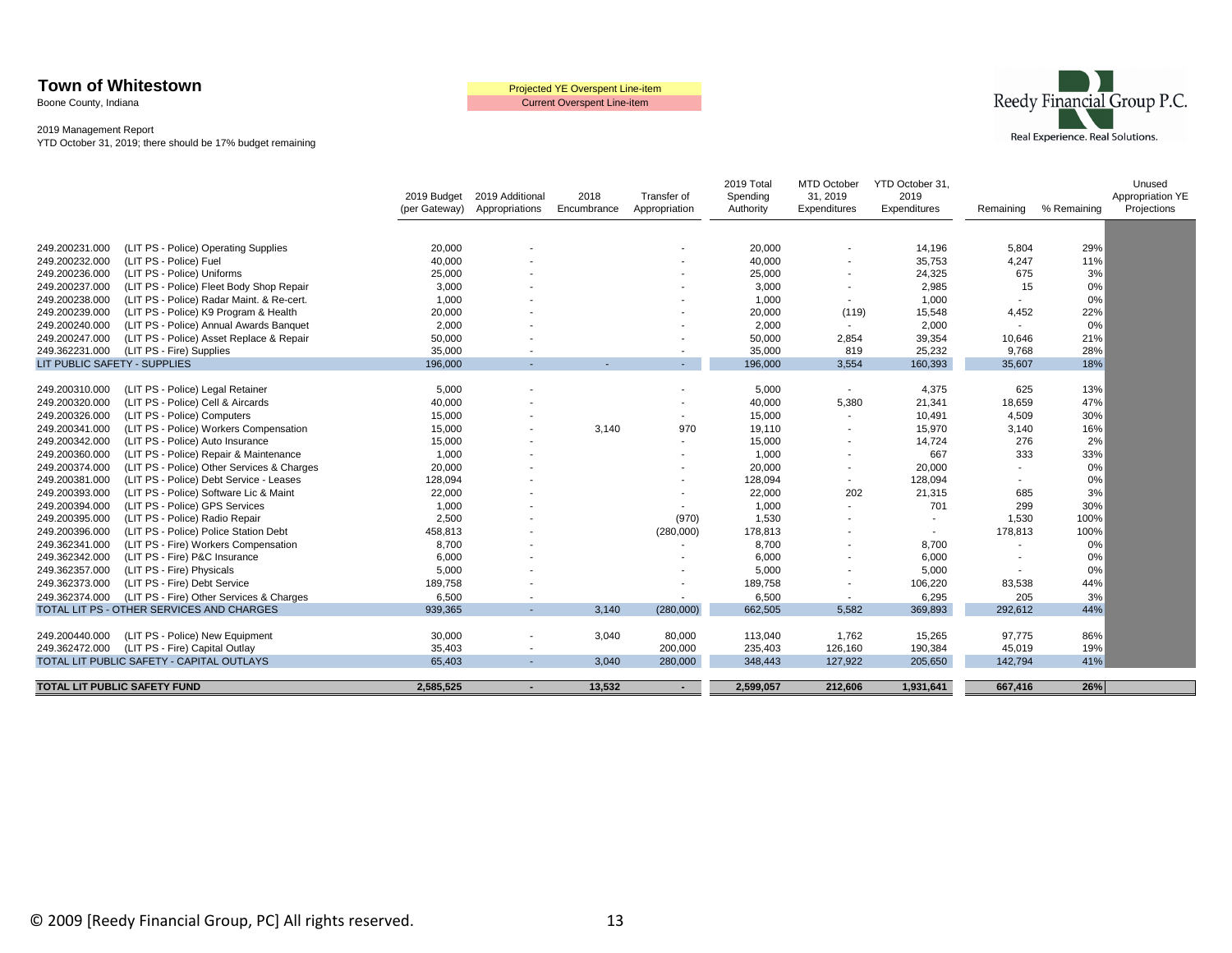Boone County, Indiana



|                                  |                                                                                     | (per Gateway)      | 2019 Budget 2019 Additional<br>Appropriations | 2018<br>Encumbrance   | Transfer of<br>Appropriation<br>per Ordinance | 2019 Total<br>Spending<br>Authority | October<br>Expenditures            | YTD October 31,<br>2019<br>Expenditures | Remaining                | % Remaining  | Unused<br>Appropriation YE<br>Projections |
|----------------------------------|-------------------------------------------------------------------------------------|--------------------|-----------------------------------------------|-----------------------|-----------------------------------------------|-------------------------------------|------------------------------------|-----------------------------------------|--------------------------|--------------|-------------------------------------------|
| 101.200111.000<br>249.200111.000 | (Police) Chief Wages<br>(LIT PS - Police) Chief Wages                               | 100,500            |                                               |                       |                                               | 100,500                             | 11,538<br>$\overline{a}$           | 84,615<br>$\overline{\phantom{a}}$      | 15,885<br>$\overline{a}$ | 16%<br>0%    | 500                                       |
| 101.200112.000<br>249.200112.000 | (Police) Full Time Wages<br>(LIT PS - Police) Full Time Wages                       | 1,543,929          | ٠                                             | 7,352                 | (20,000)                                      | 1,523,929<br>7,352                  | 174,702                            | 1,236,286<br>7,352                      | 287,643                  | 19%<br>0%    | 61,527                                    |
| 101.200113.000                   | (Police) Board Wages                                                                | 4,800              |                                               | $\sim$                |                                               | 4,800                               | 1,000                              | 4,600                                   | 200                      | 4%           | (720)                                     |
| 101.200114.000<br>249.200114.000 | (Police) Civilian Wages<br>(LIT PS - Police) Civilian Wages                         | 35,000<br>53,000   | $\sim$                                        | 7,528                 | $\overline{\phantom{a}}$                      | 42,528<br>53,000                    | 10,096                             | 26,923<br>47,019                        | 15,605<br>5,981          | 37%<br>11%   | 8,142                                     |
| 101.200115.000<br>249.200115.000 | (Police) Comp Pay<br>(LIT PS - Police) Comp Pay                                     | 15,000<br>10,000   |                                               |                       | 20,000                                        | 35,000<br>10,000                    | 1,427                              | 29,108<br>8,844                         | 5,892<br>1,156           | 17%<br>12%   | 148                                       |
| 101.200116.000<br>249.200116.000 | (Police) Overtime<br>(LIT PS - Police) Police Overtime                              | 15,000<br>5,000    |                                               |                       |                                               | 15,000<br>5,000                     | 1,000<br>$\blacksquare$            | 5,686                                   | 9,314<br>5,000           | 62%<br>100%  | 13,280                                    |
| 101.200117.000<br>249.200117.000 | (Police) Special Pays<br>(LIT PS - Police) Special Pays                             | 53,000<br>47,000   | ÷.                                            |                       | $\sim$<br>۰.                                  | 53,000<br>47,000                    | 13,655<br>٠                        | 52,809<br>41,443                        | 191<br>5,557             | 0%<br>12%    | (11, 389)                                 |
| 101.200131.000<br>249.200131.000 | (Police) FICA<br>(LIT PS - Police) FICA                                             | 70,000<br>50,000   | ÷.                                            |                       | $\sim$                                        | 70,000<br>50,000                    | 16,085                             | 66,934<br>48,673                        | 3,066<br>1,327           | 4%<br>3%     | (16, 627)                                 |
| 101.200132.000<br>249.200132.000 | (Police) Police Pension<br>(LIT PS - Police) Police Pension                         | 130,000<br>145,000 | $\tilde{\phantom{a}}$                         | 53,951                | $\mathcal{L}_{\mathcal{A}}$                   | 183,951<br>145,000                  | $\sim$<br>16,154                   | 53,951<br>112,501                       | 130,000<br>32,499        | 71%<br>22%   | 132,235                                   |
| 101.200133.000<br>249.200133.000 | (Police) Longevity Pay<br>(LIT PS - Police) Longevity Pay                           | 11,500<br>5,500    | ÷.<br>ä,                                      | 2,153                 | ÷.<br>$\blacksquare$                          | 13,653<br>5,500                     | 1,869<br>$\sim$                    | 7,761<br>5,382                          | 5,892<br>118             | 43%<br>2%    | 3,621                                     |
| 101.200134.000<br>249.200134.000 | (Police) Health Insurance<br>(LIT PS - Police) Health Insurance                     | 120,000<br>315,740 |                                               |                       |                                               | 120,000<br>315,740                  | 25,922<br>28,529                   | 122,426<br>212,367                      | (2, 426)<br>103,373      | $-2%$<br>33% | 40,076                                    |
| 101.200135.000<br>249.200135.000 | (Police) Shift Differential<br>(LIT PS - Police) Shift Differential                 | 12,000<br>10,000   | ÷.                                            | $\sim$                | $\sim$                                        | 12,000<br>10,000                    | 2,566                              | 11,957<br>1,017                         | 43<br>8,983              | 0%<br>90%    | 6,667                                     |
| 101.200137.000<br>249.200137.000 | (Police) Civilian PERF Pension<br>(LIT PS - Police) Civilian PERF Pension           | 15,000<br>21,800   |                                               |                       | $\overline{\phantom{a}}$                      | 15,000<br>21,800                    | 2,824                              | 7,007<br>20,375                         | 7,993<br>1,425           | 53%<br>7%    | 4,440                                     |
| POLICE - PERSONAL SERVICES       |                                                                                     | 2,788,769          |                                               | 70,984                |                                               | 2,859,753                           | 307,368                            | 2,215,035                               | 644,718                  | 23%          | 241,900                                   |
| 101.200231.000<br>249.200231.000 | (Police) Operating Supplies<br>(LIT PS - Police) Operating Supplies                 | 63,500<br>20,000   | $\sim$<br>ä,                                  | 6,000                 | $\sim$                                        | 69,500<br>20,000                    | 2,899                              | 38,509<br>14,196                        | 30,991<br>5,804          | 45%<br>29%   | 26,254                                    |
| 101.200232.000<br>249.200232.000 | (Police) Fuel<br>(LIT PS - Police) Fuel                                             | 70,000<br>40,000   | $\sim$<br>÷.                                  | 5,606<br>$\mathbf{r}$ | $\blacksquare$                                | 75,606<br>40,000                    | 10,169<br>$\overline{\phantom{a}}$ | 59,946<br>35,753                        | 15,660<br>4,247          | 21%<br>11%   | 768                                       |
| 101.200233.000                   | (Police) Vests                                                                      | 10,000             | ٠                                             | 2,825                 |                                               | 12,825                              | ٠                                  | 7,959                                   | 4,866                    | 38%          | 3,274                                     |
| 101.200236.000<br>249.200236.000 | (Police) Uniforms<br>(LIT PS - Police) Uniforms                                     | 33,000<br>25,000   |                                               |                       |                                               | 33,000<br>25,000                    | 341<br>$\blacksquare$              | 16,545<br>24,325                        | 16,455<br>675            | 50%<br>3%    | 8,956                                     |
| 101.200237.000<br>249.200237.000 | (Police) Fleet Body Repair<br>(LIT PS - Police) Fleet Body Shop Repair              | 7,000<br>3,000     |                                               |                       |                                               | 7,000<br>3,000                      |                                    | 2,635<br>2,985                          | 4,365<br>15              | 62%<br>0%    | 3,255                                     |
| 101.200238.000<br>249.200238.000 | (Police) Radar Maint & Re-Certification<br>(LIT PS - Police) Radar Maint & Re-Cert. | 1,500<br>1,000     | $\sim$                                        |                       | $\blacksquare$                                | 1,500<br>1,000                      | $\blacksquare$                     | 260<br>1,000                            | 1,240                    | 83%<br>0%    | 988                                       |
| 249.200239.000                   | (LIT PS - Police) K9 Program & Health                                               | 20,000             |                                               |                       | $\sim$                                        | 20,000                              | (119)                              | 15,548                                  | 4,452                    | 22%          | 1,343                                     |
| 101.200240.000<br>249.200240.000 | (Police) Annual Awards Banquet<br>(LIT PS - Police) Annual Awards Banquet           | 2,500<br>2,000     |                                               |                       |                                               | 2,500<br>2,000                      | 139                                | 1,214<br>2,000                          | 1,286                    | 51%<br>0%    | 4,232                                     |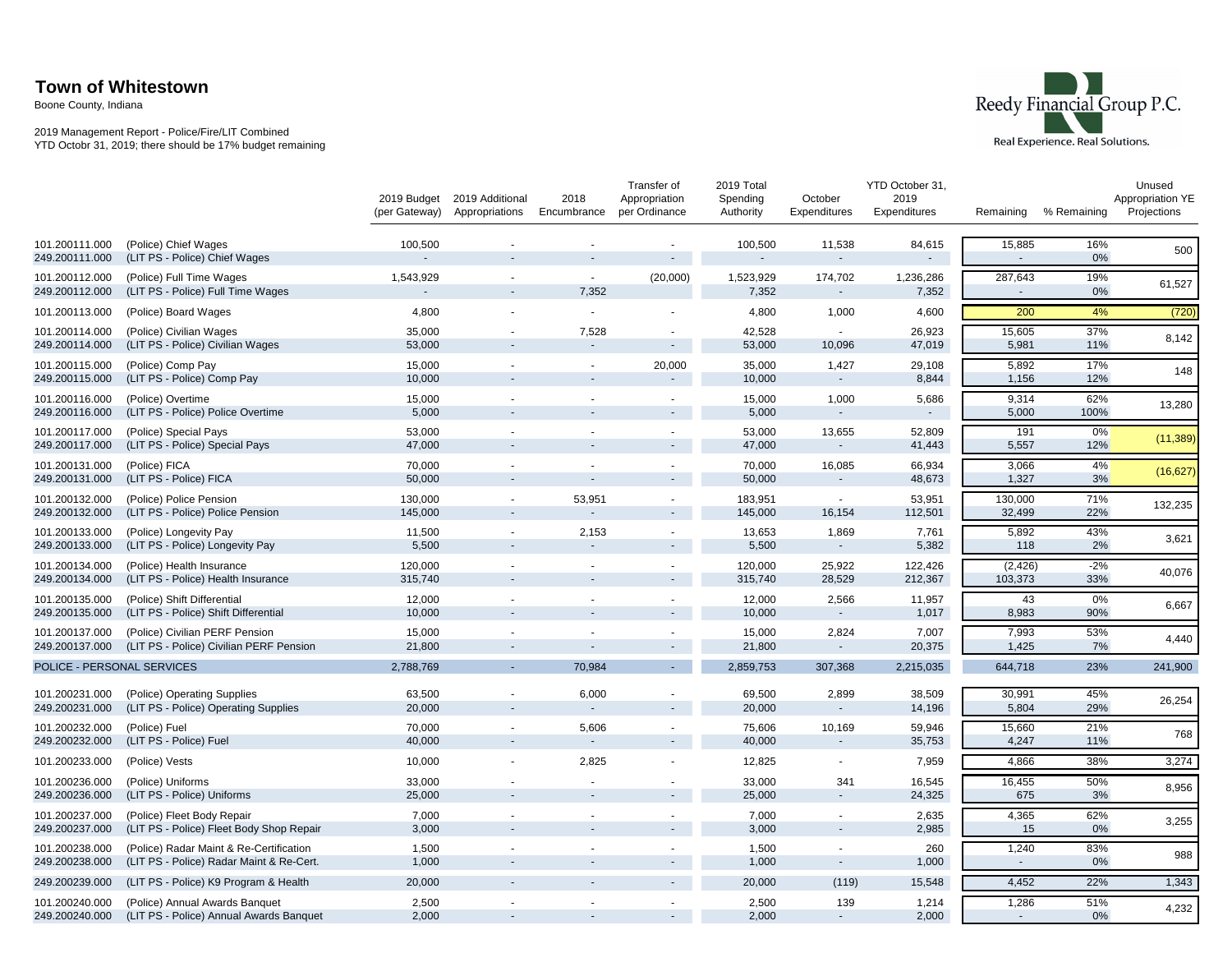Boone County, Indiana



|                                       |                                                                         | 2019 Budget<br>(per Gateway) | 2019 Additional<br>Appropriations | 2018<br>Encumbrance      | Transfer of<br>Appropriation<br>per Ordinance | 2019 Total<br>Spending<br>Authority | October<br>Expenditures  | YTD October 31,<br>2019<br>Expenditures | Remaining      | % Remaining    | Unused<br>Appropriation YE<br>Projections |
|---------------------------------------|-------------------------------------------------------------------------|------------------------------|-----------------------------------|--------------------------|-----------------------------------------------|-------------------------------------|--------------------------|-----------------------------------------|----------------|----------------|-------------------------------------------|
| 101.200241.000                        | (Police) Physicals & Testing                                            | 15,000                       |                                   |                          |                                               | 15,000                              | 3,936                    | 13,086                                  | 1,914          | 13%            | (703)                                     |
| 101.200245.000                        | (Police) Citizen Academy & Cadet Program                                | 17,000                       |                                   |                          |                                               | 17,000                              |                          |                                         | 17,000         | 100%           | 17,000                                    |
| 101.200246.000                        | (Police) Bicycle Program                                                | 7,000                        |                                   |                          |                                               | 7,000                               |                          |                                         | 7,000          | 100%           | 7,000                                     |
| 249.200247.000                        | (LIT PS- Police) Asset Replace & Repair                                 | 50,000                       |                                   |                          |                                               | 50,000                              | 2,854                    | 39,354                                  | 10,646         | 21%            | 2,775                                     |
| POLICE - SUPPLIES                     |                                                                         | 387,500                      | ٠                                 | 14,431                   | $\sim$                                        | 401,931                             | 20,218                   | 275,314                                 | 126,617        | 32%            | 75,143                                    |
| 101.200310.000                        | (Police) Legal Retainer                                                 | 40,000                       | ÷.                                | 8,000                    |                                               | 48,000                              | 1,375                    | 9,375                                   | 38,625         | 80%            | 36,500                                    |
| 249.200310.000                        | (LIT PS - Police) Legal Retainer                                        | 5,000                        |                                   |                          |                                               | 5,000                               |                          | 4,375                                   | 625            | 13%            |                                           |
| 101.200311.000                        | (Police) Professional Services                                          | 25,000                       | $\blacksquare$                    | 14,947                   |                                               | 39,947                              | $\blacksquare$           | 16,697                                  | 23,250         | 58%            | 19,911                                    |
| 101.200320.000                        | (Police) Cell Phones/Air Cards                                          | 38,000                       |                                   | 8,660                    |                                               | 46,660                              | 5,054                    | 26,611                                  | 20,049         | 43%            | 29,117                                    |
| 249.200320.000                        | (LIT PS - Police) Cell Phones/Air Cards                                 | 40,000                       | $\blacksquare$                    | $\sim$                   |                                               | 40,000                              | 5,380                    | 21,341                                  | 18,659         | 47%            |                                           |
| 101.200324.000                        | (Police) Transportation & Mileage                                       | 500                          | ٠                                 |                          |                                               | 500                                 |                          |                                         | 500            | 100%           | 500                                       |
| 101.200326.000<br>249.200326.000      | (Police) Computers<br>(LIT PS - Police) Computers                       | 6,000<br>15,000              | $\overline{\phantom{a}}$          |                          | $\sim$                                        | 6,000<br>15,000                     | $\sim$<br>$\blacksquare$ | 10,491                                  | 6,000<br>4,509 | 100%<br>30%    | 8,411                                     |
| 101.200330.000                        | (Police) Printing & Advertising                                         | 750                          | $\blacksquare$                    | $\sim$                   | $\blacksquare$                                | 750                                 | $\overline{\phantom{a}}$ | 95                                      | 655            | 87%            | 636                                       |
| 101.200341.000                        | (Police) Workers Compensation                                           | 28,000                       | $\blacksquare$                    | 4,917                    | $\blacksquare$                                | 32,917                              | $\blacksquare$           | 28,000                                  | 4,917          | 15%            | 8,057                                     |
| 249.200341.000                        | (LIT PS - Police) Workers Compensation                                  | 15,000                       | ٠                                 | 3,140                    | 970                                           | 19,110                              | $\overline{\phantom{a}}$ | 15,970                                  | 3,140          | 16%            |                                           |
| 101.200342.000                        | (Police) Auto Insurance                                                 | 20,000                       | $\sim$                            | 2,360                    | $\sim$                                        | 22,360                              | 5,326                    | 9,398                                   | 12,962         | 58%            | 8,413                                     |
| 249.200342.000                        | (LIT PS - Police) Auto Insurance                                        | 15,000                       | $\blacksquare$                    |                          | $\overline{\phantom{a}}$                      | 15,000                              |                          | 14,724                                  | 276            | 2%             |                                           |
| 101.200360.000<br>249.200360.000      | (Police) Repair & Maintenance<br>(LIT PS - Police) Repair & Maintenance | 3,000<br>1,000               | $\sim$                            | $\overline{\phantom{a}}$ | $\blacksquare$                                | 3,000<br>1,000                      | $\sim$                   | 875<br>667                              | 2,125<br>333   | 71%<br>33%     | 2,150                                     |
| 101.200374.000                        | (Police) Other Services & Charges                                       | 38,000                       | $\blacksquare$                    | 10,000                   | $\blacksquare$                                | 48,000                              | 699                      | 40,066                                  | 7,934          | 17%            |                                           |
| 249.200374.000                        | (LIT PS - Police) Other Services & Charges                              | 20,000                       | ä,                                |                          |                                               | 20,000                              | $\overline{\phantom{a}}$ | 20,000                                  |                | 0%             | (3,584)                                   |
| 101.200381.000                        | (Police) Debt Service - Leases                                          | 172,343                      | $\sim$                            | $\blacksquare$           | $\blacksquare$                                | 172,343                             | $\sim$                   | 166,214                                 | 6,129          | 4%             | 6,129                                     |
| 249.200381.000                        | (LIT PS - Police) Debt Service - Leases                                 | 128,094                      | $\blacksquare$                    |                          |                                               | 128,094                             | $\overline{\phantom{a}}$ | 128,094                                 |                | 0%             |                                           |
| 101.200392.000                        | (Police) Professional Dues                                              | 1,265                        | ٠                                 | $\overline{\phantom{a}}$ | ä,                                            | 1,265                               | $\overline{\phantom{a}}$ | 285                                     | 980            | 77%            | 923                                       |
| 101.200393.000                        | (Police) Software License Fees                                          | 22,000                       | $\blacksquare$                    | 5,748                    | $\sim$                                        | 27,748                              | 2,109                    | 19,846                                  | 7,902          | 28%            | 5,923                                     |
| 249.200393.000                        | (LIT PS - Police) Software License Fees                                 | 22,000                       | ٠                                 |                          |                                               | 22,000                              | 202                      | 21,315                                  | 685            | 3%             |                                           |
| 101.200394.000                        | (Police) Teletrac/GPS                                                   | 8,700                        | $\sim$                            | $\overline{\phantom{a}}$ | $\blacksquare$                                | 8,700                               | 543                      | 5,451                                   | 3,249          | 37%            | 2,317                                     |
| 249.200394.000                        | (LIT PS - Police) Teletrac/GPS                                          | 1,000                        | $\blacksquare$                    |                          | $\sim$                                        | 1,000                               |                          | 701                                     | 299            | 30%            |                                           |
| 101.200395.000                        | (Police) Mobile & Portable Radio Repair                                 | 2,500                        | ٠<br>$\blacksquare$               | $\overline{\phantom{a}}$ | $\sim$                                        | 2,500                               | ٠<br>$\overline{a}$      | ٠<br>$\overline{a}$                     | 2,500          | 100%           | 4,030                                     |
| 249.200395.000                        | (LIT PS - Police) Mobile & Portable Radio Rep.                          | 2,500                        |                                   |                          | (970)                                         | 1,530                               |                          |                                         | 1,530          | 100%           |                                           |
| 249.200396.000                        | (LIT PS - Police) Police Station Debt                                   | 458,813                      | $\blacksquare$                    | $\sim$                   | (280,000)                                     | 178,813                             | $\overline{\phantom{a}}$ | $\overline{\phantom{a}}$                | 178,813        | 100%           | 178,813                                   |
|                                       | POLICE - OTHER SERVICES AND CHARGES                                     | 1,129,465                    | ÷.                                | 57,772                   | $\sim$                                        | 1,187,237                           | 20,689                   | 560,591                                 | 626,646        | 53%            | 588,246                                   |
| 249.200440.000                        | (LIT PS - Police) New Equipment                                         | 30,000                       |                                   | 3,040                    | 80,000                                        | 113,040                             | 1,762                    | 15,265                                  | 97,775         | $\overline{1}$ | 94,722                                    |
| POLICE - CAPITAL OUTLAYS              |                                                                         | 30,000                       | ٠                                 | 3,040                    | 80,000                                        | 113,040                             | 1,762                    | 15,265                                  | 97,775         | 86%            | 94,722                                    |
| 101.200590.000<br><b>TOTAL POLICE</b> | (Police) Unappropriated                                                 | 4,335,734                    |                                   | 146,227                  | 80,000                                        | 4,561,961                           | 350,037                  | 33,698<br>3,099,903                     | 1,462,058      | 32%            | 959,574                                   |
|                                       |                                                                         |                              |                                   |                          |                                               |                                     |                          |                                         |                |                |                                           |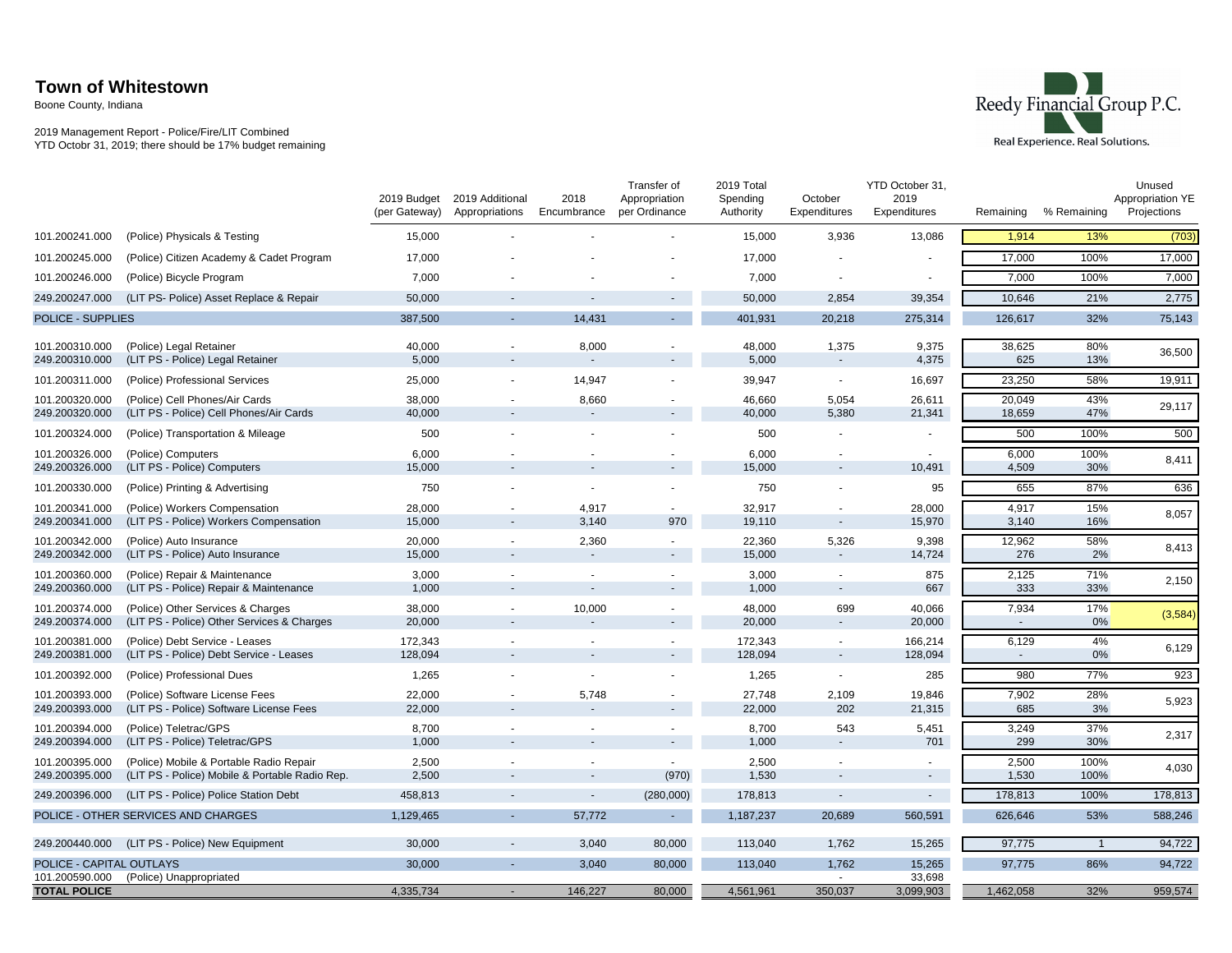Boone County, Indiana



|                                  |                                                                          | 2019 Budget<br>(per Gateway) | 2019 Additional<br>Appropriations | 2018<br>Encumbrance | Transfer of<br>Appropriation<br>per Ordinance | 2019 Total<br>Spending<br>Authority | October<br>Expenditures  | YTD October 31,<br>2019<br>Expenditures | Remaining                                            | % Remaining  | Unused<br>Appropriation YE<br>Projections |
|----------------------------------|--------------------------------------------------------------------------|------------------------------|-----------------------------------|---------------------|-----------------------------------------------|-------------------------------------|--------------------------|-----------------------------------------|------------------------------------------------------|--------------|-------------------------------------------|
| 187.362111.000<br>249.362111.000 | (Fire) Fire Chief Wages<br>(LIT PS - Fire) Fire Chief's Wages            | 93,055<br>8,945              |                                   |                     | $\sim$                                        | 93,055<br>8,945                     | 20,076                   | 84,222<br>7,462                         | 8,833<br>1,483                                       | 9%<br>17%    | (6, 353)                                  |
| 187.362113.000<br>249.362113.000 | (Fire) Part-Time FF<br>(LIT PS - Fire) Part-time FF                      | $\sim$<br>28,800             | $\sim$                            |                     | 22,348                                        | $\sim$<br>51,148                    | $\sim$                   | 51,148                                  | $\overline{\phantom{a}}$<br>$\overline{\phantom{a}}$ | 0%<br>0%     |                                           |
| 187.362114.000<br>249.362114.000 | (Fire) Overtime<br>(LIT PS - Fire) Overtime                              | 85,000<br>25,000             |                                   |                     | $\sim$<br>(22, 348)                           | 85,000<br>2,652                     | 5,648                    | 47,049<br>2,652                         | 37,951<br>$\overline{\phantom{a}}$                   | 45%<br>$0\%$ | 28,914                                    |
| 187.362116.000<br>249.362116.000 | (Fire) Deputy Chief - FT<br>(LIT PS - Fire) Deputy Chief - FT            | 64,700<br>121,000            |                                   |                     | $\overline{\phantom{a}}$                      | 64,700<br>121,000                   | $\sim$<br>20,769         | 52,308<br>100,000                       | 12,392<br>21,000                                     | 19%<br>17%   | 5,700                                     |
| 187.362117.000                   | (Fire) Division Chief - PT                                               | $\sim$                       |                                   |                     |                                               | $\sim$                              |                          |                                         | $\sim$                                               | 0%           | $\sim$                                    |
| 187.362118.000<br>249.362118.000 | (Fire) Fire Marshall/Division Chief<br>(LIT PS - Fire) FM/Division Chief | 143,000<br>25,000            |                                   |                     | $\sim$                                        | 143,000<br>25,000                   | 18,462<br>$\blacksquare$ | 110,769<br>24,615                       | 32,231<br>385                                        | 23%<br>2%    | 8,000                                     |
| 187.362121.000<br>249.362121.000 | (Fire) Shift FF Full Time<br>(LIT PS - Fire) Shift FF Full Time          | 972,363<br>346,340           | 901,677<br>٠                      |                     | $\sim$                                        | 1,874,040<br>346,340                | 280,713                  | 1,451,872<br>346,340                    | 422,168<br>$\overline{\phantom{a}}$                  | 23%<br>0%    | 95,220                                    |
| 187.362122.000                   | (Fire) Mechanic Salary - FD Portion                                      | $\sim$                       |                                   |                     |                                               | $\sim$                              | $\sim$                   |                                         |                                                      | 0%           | $\sim$                                    |
| 187.362131.000<br>249.362131.000 | (Fire) FICA<br>(LIT PS - Fire) FICA                                      | 176,972<br>42,115            |                                   |                     | ۰.                                            | 176,972<br>42,115                   | 25,577<br>$\sim$         | 133,715<br>35,466                       | 43,257<br>6,649                                      | 24%<br>16%   | 19,145                                    |
| 187.362132.000<br>249.362132.000 | (Fire) PERF<br>(LIT PS - Fire) PERF                                      | 465,887<br>43,517            |                                   |                     | $\sim$<br>$\overline{\phantom{a}}$            | 465,887<br>43,517                   | 35,295<br>$\sim$         | 339,278<br>42,052                       | 126,609<br>1,465                                     | 27%<br>3%    | 58,741                                    |
| 187.362133.000                   | (Fire) Ride Out Pay                                                      | 26,000                       |                                   |                     |                                               | 26,000                              | 1,678                    | 13,966                                  | 12,035                                               | 46%          | 9,495                                     |
| 187.362134.000<br>249.362134.000 | (Fire) Health Insurance<br>(LIT PS - Fire) Health Insurance              | 719,000<br>80,000            | $\sim$                            |                     | $\sim$<br>$\sim$                              | 719,000<br>80,000                   | 96,597<br>$\sim$         | 473,904<br>80,000                       | 245,096<br>$\overline{\phantom{a}}$                  | 34%<br>0%    | 144,386                                   |
| 187.362137.000<br>249.362137.000 | (Fire) Holidays<br>(LIT PS - Fire) - Holidays                            | 10,000<br>1,000              | $\sim$                            |                     | $\sim$<br>$\sim$                              | 10,000<br>1,000                     | 1,300                    | 8,900<br>1,000                          | 1,100                                                | 11%<br>0%    | (700)                                     |
| 187.362139.000                   | (Fire) Stack Pays                                                        | 12,000                       | $\sim$                            |                     | $\sim$                                        | 12,000                              | $\blacksquare$           |                                         | 12,000                                               | 100%         | 12,000                                    |
| FIRE - PERSONAL SERVICES         |                                                                          | 3,489,694                    | 901,677                           |                     |                                               | 4,391,371                           | 506,114                  | 3,406,718                               | 984,653                                              | 22%          | 374,550                                   |
| 187.362231.000<br>249.362231.000 | (Fire) Supplies<br>(LIT PS - Fire) Supplies                              | 60,000<br>35,000             | $\sim$                            |                     | $\sim$                                        | 60,000<br>35,000                    | 1,239<br>819             | 42,355<br>25,232                        | 17,645<br>9,768                                      | 29%<br>28%   | 13,896                                    |
| 187.362232.000                   | (Fire) Apparatus Maintenance                                             | 35,000                       |                                   |                     |                                               | 35,000                              | 4,809                    | 31,805                                  | 3,195                                                | 9%           | (3, 166)                                  |
| 187.362233.000                   | (Fire) EMS Supplies                                                      | 10,000                       |                                   |                     |                                               | 10,000                              | 65                       | 1,675                                   | 8,325                                                | 83%          | 7,990                                     |
| 187.362236.000                   | (Fire) Uniforms                                                          | 30,000                       |                                   |                     |                                               | 30,000                              | 1,325                    | 24,868                                  | 5,132                                                | 17%          | 158                                       |
| 187.362238.000                   | (Fire) Personal Protective Equipment                                     | 75,000                       |                                   |                     |                                               | 75,000                              |                          | 55,910                                  | 19,090                                               | 25%          | 7,908                                     |
| <b>FIRE - SUPPLIES</b>           |                                                                          | 245,000                      |                                   |                     |                                               | 245,000                             | 8,257                    | 181,845                                 | 63,155                                               | 26%          | 26,786                                    |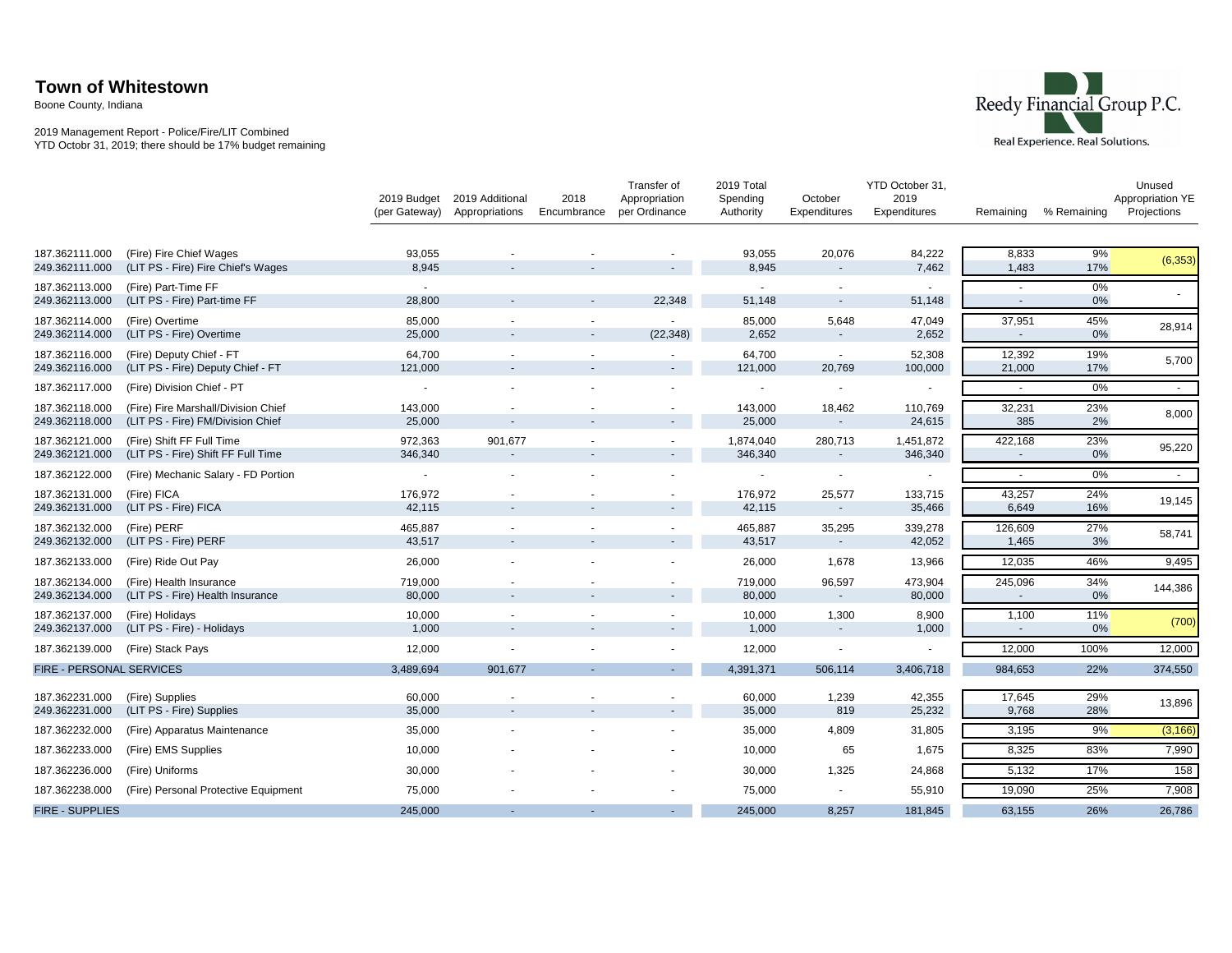Boone County, Indiana



|                                  |                                                                               | 2019 Budget<br>(per Gateway) | 2019 Additional<br>Appropriations   | 2018<br>Encumbrance | Transfer of<br>Appropriation<br>per Ordinance | 2019 Total<br>Spending<br>Authority | October<br>Expenditures           | YTD October 31,<br>2019<br>Expenditures | Remaining                | % Remaining | Unused<br>Appropriation YE<br>Projections |
|----------------------------------|-------------------------------------------------------------------------------|------------------------------|-------------------------------------|---------------------|-----------------------------------------------|-------------------------------------|-----------------------------------|-----------------------------------------|--------------------------|-------------|-------------------------------------------|
| 187.362324.000                   | (Fire) Communication                                                          | 11,000                       |                                     |                     |                                               | 11,000                              | 467                               | 4,901                                   | 6,099                    | 55%         | 5,119                                     |
| 187.362326.000                   | (Fire) Computer IT                                                            |                              |                                     |                     |                                               |                                     |                                   | ٠                                       |                          | 0%          |                                           |
| 187.362328.000                   | (Fire) Mobile Fire                                                            |                              |                                     |                     |                                               | ٠                                   | ٠                                 | ٠                                       | $\sim$                   | 0%          |                                           |
| 187.362330.000                   | (Fire) Fuel                                                                   | 45,000                       |                                     |                     |                                               | 45,000                              | 3,101                             | 33,709                                  | 11,291                   | 25%         | 4,549                                     |
| 187.362341.000<br>249.362341.000 | (Fire) Workman's Comp. Insurance<br>(LIT PS - Fire) Workers Compensation      | 61,300<br>8,700              | ۰                                   |                     | $\sim$<br>$\overline{\phantom{a}}$            | 61,300<br>8,700                     | $\sim$                            | 54,766<br>8,700                         | 6,534                    | 11%<br>0%   | 48,845                                    |
| 187.362342.000<br>249.362342.000 | (Fire) P&C Insurance<br>(LIT PS - Fire) P&C Insurance                         | 39,000<br>6,000              | $\sim$<br>۰.                        |                     | 9,872<br>$\sim$                               | 48.872<br>6,000                     | ٠<br>$\sim$                       | 48,872<br>6,000                         | $\overline{\phantom{a}}$ | 0%<br>0%    |                                           |
| 187.362354.000                   | (Fire) Utilities                                                              | 72,000                       | ٠                                   |                     | $\sim$                                        | 72,000                              | 5,570                             | 55,466                                  | 16,534                   | 23%         | 5,441                                     |
| 187.362355.000                   | (Fire) Training & Safety Materials                                            | 20,000                       |                                     |                     | $\sim$                                        | 20,000                              | 1,065                             | 12,211                                  | 7,789                    | 39%         | 5,346                                     |
| 187.362356.000                   | (Fire) Tracking Software                                                      | 27,000                       |                                     |                     | $\sim$                                        | 27,000                              | $\sim$                            | 13,849                                  | 13,151                   | 49%         | 10,381                                    |
| 187.362357.000<br>249.362357.000 | (Fire) Physicals<br>(LIT PS - Fire) Physicals                                 | 35,000<br>5,000              | $\sim$                              | $\sim$              | ٠<br>$\sim$                                   | 35,000<br>5,000                     | 1,569<br>$\sim$                   | 30,981<br>5,000                         | 4,019<br>$\sim$          | 11%<br>0%   | 4,019                                     |
| 187.362373.000<br>249.362373.000 | (Fire) Debt Service<br>(LIT PS - Fire) Debt Service                           | 98,842<br>189,758            | 500,000<br>$\overline{\phantom{a}}$ |                     | $\sim$<br>$\overline{\phantom{a}}$            | 598,842<br>189,758                  | ٠<br>$\sim$                       | 597,824<br>106,220                      | 1,018<br>83,538          | 0%<br>44%   | 318,240                                   |
| 187.362374.000<br>249.362374.000 | (Fire) Other Services and Charges<br>(LIT PS - Fire) Other Services & Charges | 66,500<br>6,500              | $\sim$<br>۰                         |                     | (9,872)<br>$\blacksquare$                     | 56,628<br>6,500                     | 2,982<br>$\overline{\phantom{a}}$ | 29,550<br>6,295                         | 27,077<br>205            | 48%<br>3%   | 20,113                                    |
|                                  | FIRE - OTHER SERVICES & CHARGES                                               | 691,600                      | 500,000                             |                     | $\sim$                                        | 1,191,600                           | 14,754                            | 1,014,347                               | 177,253                  | 15%         | 167,124                                   |
| 187.362472.000<br>249.362472.000 | (Fire) Other Capital Outlays<br>(LIT PS - Fire) Capital Outlay                | 139,597<br>35,403            | $\sim$                              | $\sim$              | 200,000                                       | 139,597<br>235,403                  | 126,160                           | 52,366<br>190,384                       | 87,231<br>45,019         | 62%<br>19%  | 83,699                                    |
| <b>FIRE - CAPITAL OUTLAYS</b>    | (Fire) Unappropriated                                                         | 175,000                      | $\sim$                              | $\sim$              | 200,000                                       | 375,000                             | 126,160                           | 242,751                                 | 132,249                  | 35%         | 83,699                                    |
| <b>187 - TOTAL FIRE FUND</b>     |                                                                               | 4,601,294                    | 1,401,677                           |                     | 200,000                                       | 6,202,971                           | 655,286                           | 4,845,660                               | 1,357,311                | 22%         | 652,159                                   |